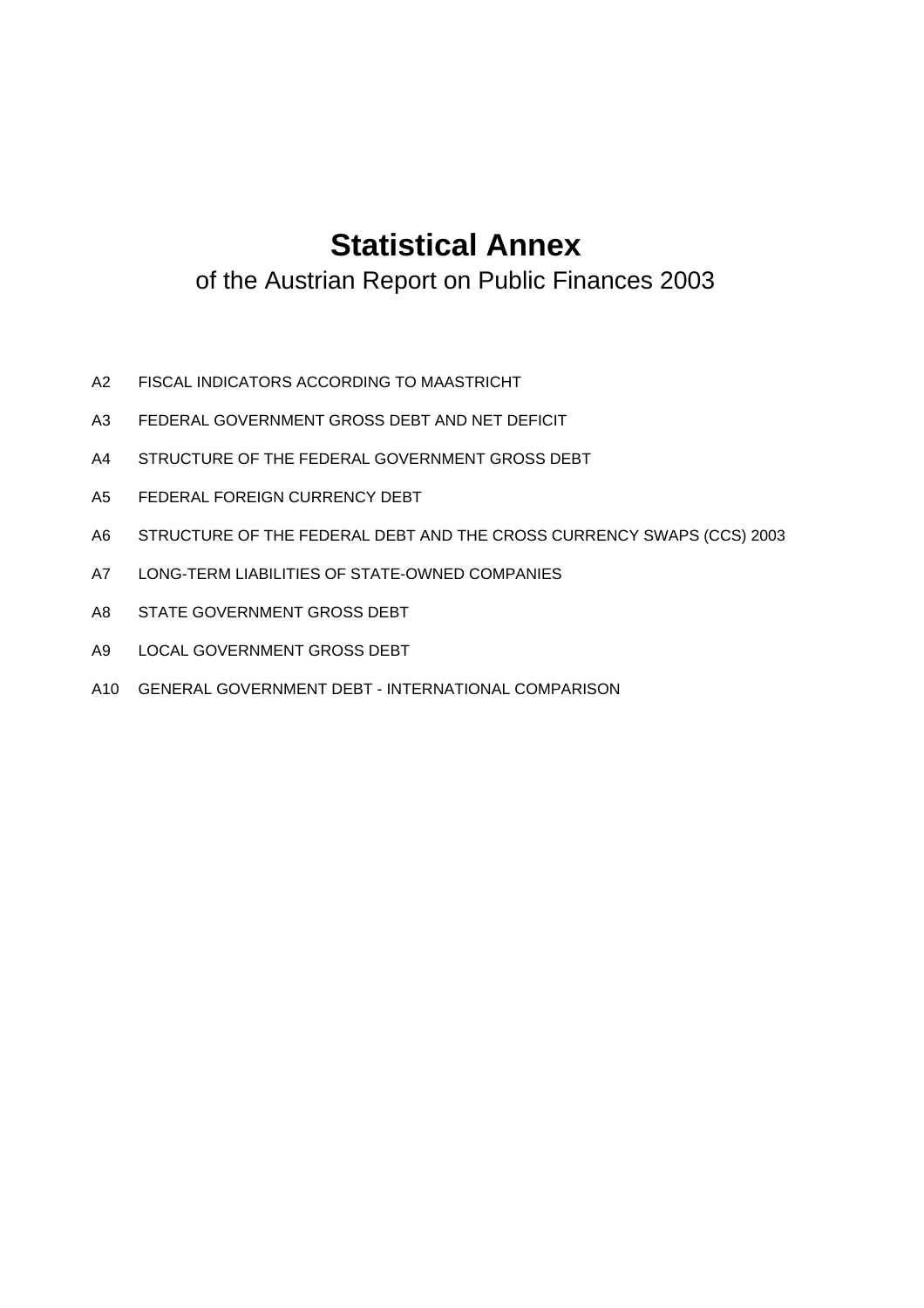### A 2 FISCAL INDICATORS ACCORDING TO MAASTRICHT

|            |          |                    |        | General government net borrowing $(-)$ / net lending $(+)^{1}$ |        |                       |          |              |
|------------|----------|--------------------|--------|----------------------------------------------------------------|--------|-----------------------|----------|--------------|
|            |          | Central government |        | State and local government                                     |        | Social security funds |          | <b>Total</b> |
| Years      | EUR m.   | % of GDP           | EUR m. | % of GDP                                                       | EUR m. | % of GDP              | EUR m.   | % of GDP     |
| 1986       |          |                    |        |                                                                |        |                       | $-4.185$ | $-4,0$       |
| 1987       |          |                    |        |                                                                |        |                       | $-4.902$ | $-4,5$       |
| 1988       | $-5.331$ | $-4,6$             | 1.644  | 1,4                                                            | $-343$ | $-0,3$                | $-4.031$ | $-3,5$       |
| 1989       | $-4.747$ | $-3,8$             | 1.263  | 1,0                                                            | $-358$ | $-0,3$                | $-3.841$ | $-3,1$       |
| 1990       | $-4.532$ | $-3,4$             | 1.539  | 1,2                                                            | $-249$ | $-0,2$                | $-3.241$ | $-2,4$       |
| 1991       | $-5.488$ | $-3,8$             | 1.202  | 0,8                                                            | 11     | 0,0                   | $-4.275$ | $-3,0$       |
| 1992       | $-4.444$ | $-2,9$             | 1.704  | 1,1                                                            | $-248$ | $-0,2$                | $-2.989$ | $-2,0$       |
| 1993       | $-7.637$ | $-4,9$             | 966    | 0,6                                                            | 15     | 0,0                   | $-6.656$ | $-4,2$       |
| 1994       | $-8.249$ | $-5,0$             | $-56$  | 0,0                                                            | 93     | 0,1                   | $-8.212$ | $-5,0$       |
| 1995       | $-8.108$ | $-4,7$             | $-685$ | $-0,4$                                                         | $-103$ | $-0,1$                | $-8.895$ | $-5,2$       |
| 1996       | $-7.192$ | $-4,0$             | 241    | 0,1                                                            | 138    | 0,1                   | $-6.813$ | $-3,8$       |
| 1997       | $-5.225$ | $-2,9$             | 1.522  | 0,8                                                            | 305    | 0,2                   | $-3.397$ | $-1,9$       |
| 1998       | $-5.793$ | $-3,0$             | 1.106  | 0,6                                                            | 175    | 0,1                   | $-4.512$ | $-2,4$       |
| 1999       | $-4.915$ | $-2,5$             | 498    | 0,3                                                            | -43    | 0,0                   | $-4.459$ | $-2,3$       |
| 2000       | $-3.363$ | $-1,6$             | 515    | 0,2                                                            | $-231$ | $-0,1$                | $-3.079$ | $-1,5$       |
| 2001       | $-1.114$ | $-0,5$             | 1.662  | 0,8                                                            | $-17$  | 0,0                   | 531      | 0,2          |
| 2002       | $-1.904$ | $-0,9$             | 1.476  | 0,7                                                            | $-33$  | 0,0                   | $-461$   | $-0,2$       |
| $2003^{2}$ | $-3.972$ | $-1,8$             | 1.116  | 0,5                                                            | 0      | 0,0                   | $-2.856$ | $-1,3$       |
| $2004^{3}$ | $-3.630$ | $-1,6$             | 1.170  | 0,5                                                            | 0      | 0,0                   | $-2.460$ | $-1,1$       |

#### General government net borrowing / net lending by sub-sectors

1) In terms of EDP (excessive deficit procedure) notification data (interest payments including swap transactions).

2) Preliminary data.

3) EDP notification data (estimate; Austrian Ministry of Finance as of February 2004).

Source: Statistics Austria (last update: March 2004) and Austrian Ministry of Finance; GDP: WIFO-Forecast of April 2004.

#### Gross public debt by sub-sectors

|            | Gross public debt <sup>1)</sup> |                                  |        |                            |        |                       |         |              |  |  |
|------------|---------------------------------|----------------------------------|--------|----------------------------|--------|-----------------------|---------|--------------|--|--|
|            |                                 | Central government <sup>2)</sup> |        | State and local government |        | Social security funds |         | <b>Total</b> |  |  |
| Years      | EUR m.                          | % of GDP                         | EUR m. | % of GDP                   | EUR m. | % of GDP              | EUR m.  | % of GDP     |  |  |
| 1986       | 48.977                          | 46,3                             | 8.115  | 7,7                        | 0      | 0,0                   | 57.092  | 53,9         |  |  |
| 1987       | 55.615                          | 50,6                             | 8.324  | 7,6                        | 0      | 0,0                   | 63.939  | 58,2         |  |  |
| 1988       | 59.649                          | 51,8                             | 8.593  | 7,5                        | 0      | 0,0                   | 68.242  | 59,3         |  |  |
| 1989       | 63.384                          | 51,3                             | 8.298  | 6,7                        | 0      | 0,0                   | 71.682  | 58,1         |  |  |
| 1990       | 68.226                          | 51,1                             | 8.254  | 6,2                        | 0      | 0,0                   | 76.481  | 57,2         |  |  |
| 1991       | 74.067                          | 51,7                             | 8.226  | 5,7                        | 0      | 0,0                   | 82.293  | 57,5         |  |  |
| 1992       | 78.522                          | 51,7                             | 8.250  | 5,4                        | 0      | 0,0                   | 86.772  | 57,2         |  |  |
| 1993       | 87.874                          | 56,0                             | 9.127  | 5,8                        | 0      | 0,0                   | 97.001  | 61,8         |  |  |
| 1994       | 96.483                          | 58,3                             | 10.562 | 6,4                        | 0      | 0,0                   | 107.045 | 64,7         |  |  |
| 1995       | 105.028                         | 61,0                             | 13.507 | 7,8                        | 673    | 0,4                   | 119.207 | 69,2         |  |  |
| 1996       | 108.401                         | 60,9                             | 13.856 | 7,8                        | 766    | 0,4                   | 123.022 | 69,1         |  |  |
| 1997       | 106.511                         | 58,4                             | 10.957 | 6,0                        | 671    | 0,4                   | 118.139 | 64,7         |  |  |
| 1998       | 112.326                         | 58,9                             | 10.724 | 5,6                        | 576    | 0,3                   | 123.626 | 64,9         |  |  |
| 1999       | 121.882                         | 61,8                             | 10.483 | 5,3                        | 683    | 0,3                   | 133.048 | 67,5         |  |  |
| 2000       | 126.665                         | 61,3                             | 10.817 | 5,2                        | 983    | 0,5                   | 138.464 | 67,0         |  |  |
| 2001       | 129.833                         | 61,1                             | 11.733 | 5,5                        | 1.103  | 0,5                   | 142.669 | 67,1         |  |  |
| 2002       | 133.588                         | 61,2                             | 10.378 | 4,8                        | 1.353  | 0,6                   | 145.319 | 66,6         |  |  |
| $2003^{3}$ | 135.612                         | 60,5                             | 8.576  | 3,8                        | 1.280  | 0,6                   | 145.468 | 64,9         |  |  |
| $2004^{4}$ |                                 |                                  |        |                            |        |                       | 149.000 | 64,3         |  |  |

1) According to ESA 95; amanded by Council Regulation (EC) No. 475/2000 of 28th February 2000.

2) Including financing of public entities since 1998.

3) Preliminary data.

4) EDP notification data (estimate; Austrian Ministry of Finance as of February 2004).

Source: Statistics Austria (last update: March 2004) and Austrian Ministry of Finance; GDP: WIFO-Forecast of April 2004.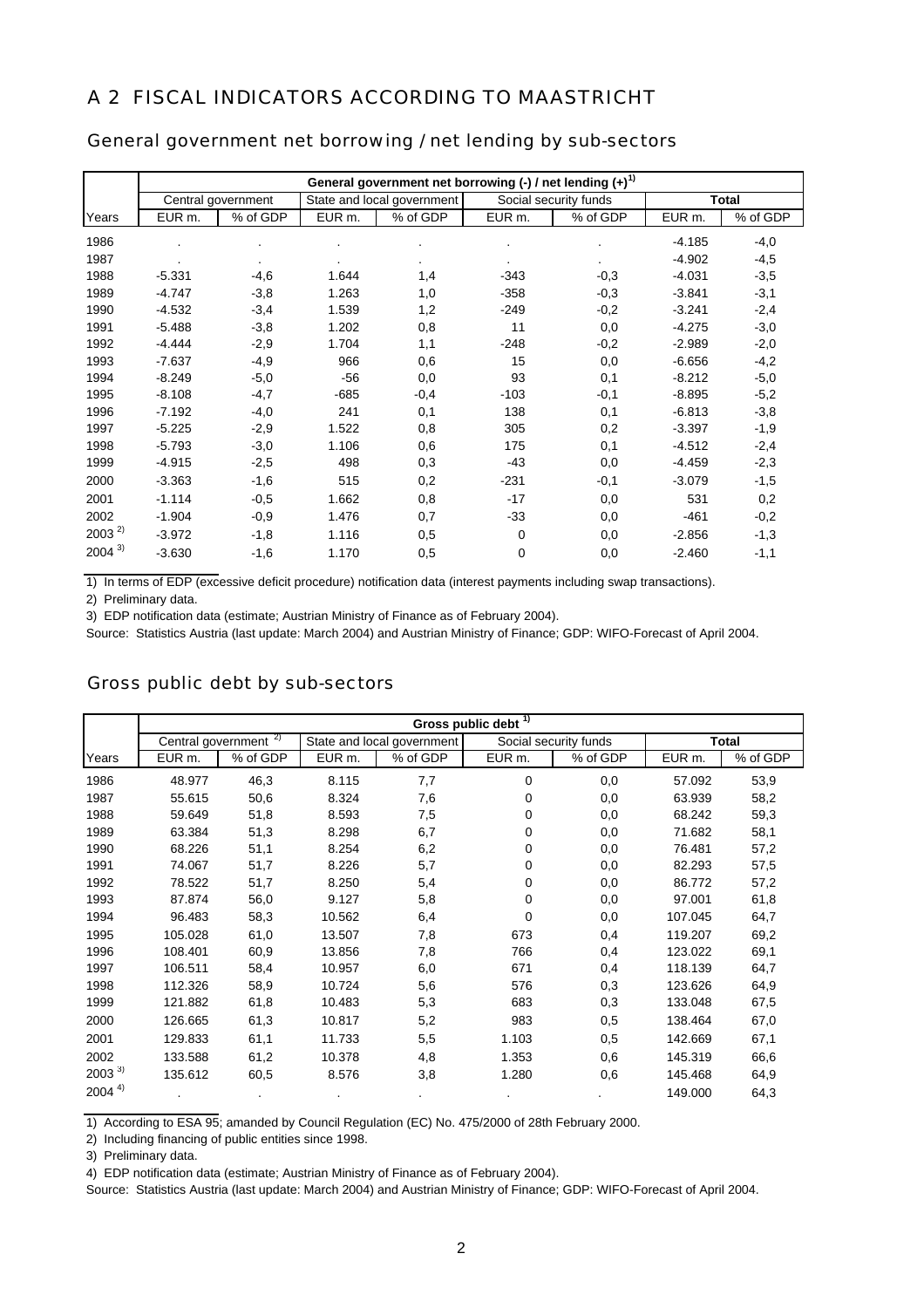### A 2 FISCAL INDICATORS ACCORDING TO MAASTRICHT (cont.)

## General government net borrowing / net lending, interest payments and primary balance

|            |          | Net borrowing/net lending <sup>1)</sup> |        | Interest payments <sup>1)</sup> |          | Primary balance <sup>1)</sup> |
|------------|----------|-----------------------------------------|--------|---------------------------------|----------|-------------------------------|
| Years      | EUR m.   | % of GDP                                | EUR m. | % of GDP                        | EUR m.   | % of GDP                      |
| 1986       | $-4.185$ | $-4,0$                                  | 3.838  | 3,6                             | $-348$   | $-0,3$                        |
|            |          |                                         |        |                                 |          |                               |
| 1987       | $-4.902$ | $-4,5$                                  | 4.317  | 3,9                             | $-586$   | $-0,5$                        |
| 1988       | $-4.031$ | $-3,5$                                  | 4.557  | 4,0                             | 526      | 0,5                           |
| 1989       | $-3.841$ | $-3,1$                                  | 4.894  | 4,0                             | 1.053    | 0,9                           |
| 1990       | $-3.241$ | $-2,4$                                  | 5.429  | 4,1                             | 2.187    | 1,6                           |
| 1991       | $-4.275$ | $-3,0$                                  | 6.061  | 4,2                             | 1.786    | 1,2                           |
| 1992       | $-2.989$ | $-2,0$                                  | 6.472  | 4,3                             | 3.483    | 2,3                           |
| 1993       | $-6.656$ | $-4,2$                                  | 6.806  | 4,3                             | 150      | 0,1                           |
| 1994       | $-8.212$ | $-5,0$                                  | 6.741  | 4,1                             | $-1.471$ | $-0,9$                        |
| 1995       | $-8.895$ | $-5,2$                                  | 7.410  | 4,3                             | $-1.485$ | $-0,9$                        |
| 1996       | $-6.813$ | $-3,8$                                  | 7.543  | 4,2                             | 730      | 0,4                           |
| 1997       | $-3.397$ | $-1,9$                                  | 7.075  | 3,9                             | 3.678    | 2,0                           |
| 1998       | $-4.512$ | $-2,4$                                  | 7.199  | 3,8                             | 2.687    | 1,4                           |
| 1999       | $-4.459$ | $-2,3$                                  | 7.094  | 3,6                             | 2.634    | 1,3                           |
| 2000       | $-3.079$ | $-1,5$                                  | 7.522  | 3,6                             | 4.443    | 2,1                           |
| 2001       | 531      | 0,2                                     | 7.541  | 3,5                             | 8.073    | 3,8                           |
| 2002       | $-461$   | $-0,2$                                  | 7.329  | 3,4                             | 6.869    | 3,1                           |
| $2003^{2}$ | $-2.856$ | $-1,3$                                  | 7.060  | 3,1                             | 4.203    | 1,9                           |
| $2004^{3}$ | $-2.460$ | $-1,1$                                  | 7.150  | 3,1                             | 4.690    | 2,0                           |

1) In terms of EDP notification data (interest payments including swap transactions).

2) Preliminary Data.

3) EDP notification data (estimate; Austrian Ministry of Finance as of February 2004).

Source: Statistics Austria (last update: March 2004) and Austrian Ministry of Finance; GDP: WIFO-Forecast of April 2004.

#### General government total expenditure, revenue and taxes

|            |         | Expenditure <sup>1)</sup> |         | Revenue <sup>1)</sup> |        | Taxes (incl. EU transfers) <sup>2)</sup> |
|------------|---------|---------------------------|---------|-----------------------|--------|------------------------------------------|
| Years      | EUR m.  | % of GDP                  | EUR m.  | % of GDP              | EUR m. | % of GDP                                 |
| 1986       | 59.122  | 55,8                      | 54.936  | 51,9                  | 44.612 | 42,1                                     |
| 1987       | 61.670  | 56,1                      | 56.768  | 51,6                  | 45.920 | 41,8                                     |
| 1988       | 63.537  | 55,2                      | 59.506  | 51,7                  | 48.072 | 41,8                                     |
| 1989       | 66.185  | 53,6                      | 62.344  | 50,5                  | 50.079 | 40,6                                     |
| 1990       | 70.879  | 53,1                      | 67.637  | 50,6                  | 54.328 | 40,7                                     |
| 1991       | 77.580  | 54,2                      | 73.306  | 51,2                  | 59.043 | 41,2                                     |
| 1992       | 83.306  | 54,9                      | 80.318  | 52,9                  | 64.363 | 42,4                                     |
| 1993       | 90.860  | 57,9                      | 84.204  | 53,7                  | 67.731 | 43,2                                     |
| 1994       | 94.887  | 57,4                      | 86.675  | 52,4                  | 69.359 | 41,9                                     |
| 1995       | 98.421  | 57,1                      | 89.354  | 51,9                  | 73.134 | 42,4                                     |
| 1996       | 100.817 | 56,6                      | 93.717  | 52,6                  | 78.106 | 43,9                                     |
| 1997       | 98.375  | 53,9                      | 94.723  | 51,9                  | 81.503 | 44,7                                     |
| 1998       | 102.957 | 54,0                      | 98.195  | 51,5                  | 84.724 | 44,4                                     |
| 1999       | 106.366 | 54,0                      | 101.660 | 51,6                  | 87.464 | 44,4                                     |
| 2000       | 108.052 | 52,3                      | 104.628 | 50,6                  | 90.111 | 43,6                                     |
| 2001       | 109.555 | 51,6                      | 109.780 | 51,7                  | 96.507 | 45,4                                     |
| 2002       | 111.977 | 51,3                      | 111.076 | 50,9                  | 96.620 | 44,3                                     |
| $2003^{3}$ | 114.727 | 51,2                      | 111.536 | 49,7                  | 96.966 | 43,2                                     |
| 2004       |         | $\bullet$                 |         |                       |        |                                          |

1) In accordance with Council Regulation (EC) No. 1500/00; interest payments excluding swap transactions.

2) General government tax revenue including actual social contributions (ESA Codes: D2+D5+D611+D91) including EU-own resources.

3) Preliminary Data.

Source: Statistics Austria (last update: March 2004) and Austrian Ministry of Finance; GDP: WIFO Forecast of April 2004.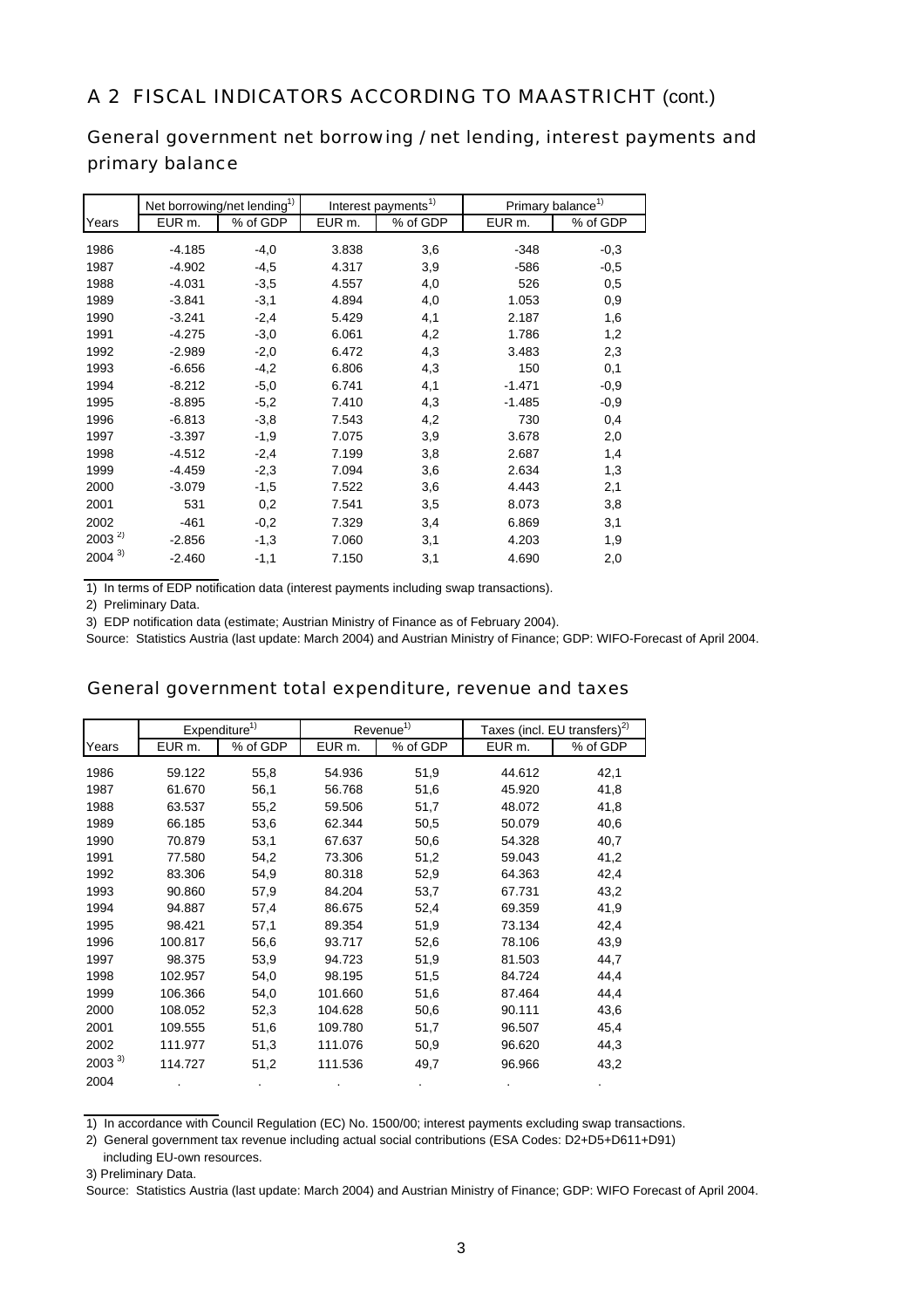# A 3 FEDERAL GOVERNMENT GROSS DEBT<sup>1)</sup> AND NET DEFICIT

|            |                |                | Netchange             |         |        |               | Debt at year-end        | In % of GDP                      |         |      |         |
|------------|----------------|----------------|-----------------------|---------|--------|---------------|-------------------------|----------------------------------|---------|------|---------|
|            | Euro debt $2)$ |                | Foreign curr. debt 3) |         | Total  |               | Euro debt <sup>2)</sup> | Foreign curr. debt <sup>3)</sup> | Total   | Debt | Net     |
| Years      | EUR m.         | in %           | EUR m.                | in %    | EUR m. | in %          | EUR m.                  | EUR m.                           | EUR m.  |      | deficit |
|            |                |                |                       |         |        |               |                         |                                  |         |      |         |
| 1965       | 117            | 7,2            | -46                   | $-12,7$ | 70     | 3,5           | 1.738                   | 317                              | 2.055   | 11,5 | 0,5     |
| 1966       | 122            | 7,0            | $-49$                 | $-15,5$ | 73     | 3,5           | 1.860                   | 267                              | 2.128   | 10,9 | 0,4     |
| 1967       | 130            | 7,0            | 256                   | 95,6    | 385    | 18,1          | 1.990                   | 523                              | 2.513   | 12,1 | 1,9     |
| 1968       | 43             | 2,2            | 339                   | 64,9    | 382    | 15,2          | 2.033                   | 863                              | 2.895   | 13,0 | 1,8     |
| 1969       | 209            | 10,3           | 65                    | 7,5     | 273    | 9,4           | 2.241                   | 927                              | 3.169   | 13,0 | 0,7     |
| 1970       | 182            | 8,1            | 53                    | 5,7     | 252    | 8,0           | 2.441                   | 980                              | 3.421   | 12,5 | 0,6     |
|            |                |                |                       |         |        |               |                         |                                  |         |      |         |
| 1971       | 82             | 3,4            | $-99$                 | $-10,1$ | $-16$  | $-0,5$        | 2.523                   | 882                              | 3.405   | 11,2 | 0,4     |
| 1972       | 352            | 13,9           | $-133$                | $-15,1$ | 219    | 6,4           | 2.875                   | 749                              | 3.623   | 10,4 | 0,3     |
| 1973       | 558            | 19,4           | $-93$                 | $-12,5$ | 465    | 12,8          | 3.432                   | 655                              | 4.088   | 10,4 | 1,3     |
| 1974       | 45             | 1,3            | 329                   | 50,1    | 374    | 9,1           | 3.478                   | 984                              | 4.462   | 9,9  | 1,9     |
| 1975       | 1.486          | 42,7           | 1.346                 | 136,8   | 2.832  | 63,5          | 4.964                   | 2.330                            | 7.294   | 15,3 | 4,5     |
| 1976       | 2.218          | 44,7           | 210                   | 9,0     | 2.428  | 33,3          | 7.182                   | 2.540                            | 9.722   | 17,9 | 4,5     |
| 1977       | 1.332          | 18,5           | 906                   | 35,7    | 2.238  | 23,0          | 8.514                   | 3.447                            | 11.961  | 19,9 | 3,6     |
| 1978       | 1.598          | 18,8           | 916                   | 26,6    | 2.513  | 21,0          | 10.112                  | 4.362                            | 14.474  | 22,8 | 4,1     |
| 1979       | 2.042          | 20,2           | 264                   | 6,0     | 2.306  | 15,9          | 12.154                  | 4.626                            | 16.780  | 24,1 | 3,4     |
| 1980       | 182            | 1,5            | 653                   | 14,1    | 2.201  | 13,1          | 13.702                  | 5.279                            | 18.981  | 25,4 | 2,9     |
|            |                |                |                       |         |        |               |                         |                                  |         |      |         |
| 1981       | 885            | 6,5            | 1.593                 | 30,2    | 2.478  | 13,1          | 14.586                  | 6.872                            | 21.459  | 27,0 | 2,5     |
| 1982       | 2.363          | 16,2           | 1.002                 | 14,6    | 3.365  | 15,7          | 16.950                  | 7.874                            | 24.824  | 29,0 | 4,0     |
| 1983       | 4.169          | 24,6           | 1.253                 | 15,9    | 5.422  | 21,8          | 21.119                  | 9.127                            | 30.246  | 33,3 | 5,3     |
| 1984       | 4.377          | 20,7           | $-482$                | $-5,3$  | 3.895  | 12,9          | 25.496                  | 8.645                            | 34.141  | 35,7 | 4,4     |
| 1985       | 4.075          | 16,0           | $-17$                 | $-0,2$  | 4.057  | 11,9          | 29.570                  | 8.628                            | 38.198  | 37,9 | 4,4     |
| 1986       | 6.204          | 21,0           | 428                   | 5,0     | 6.632  | 17,4          | 35.774                  | 9.055                            | 44.830  | 42,3 | 5,1     |
| 1987       | 5.852          | 16,4           | 10                    | 0,1     | 5.862  | 13,1          | 41.626                  | 9.065                            | 50.691  | 46,1 | 4,7     |
| 1988       | 3.131          | 7,5            | 441                   | 4,9     | 3.572  | 7,0           | 44.757                  | 9.506                            | 54.263  | 47,1 | 4,2     |
| 1989       | 4.249          | 9,5            | $-361$                | $-3,8$  | 3.888  | 7,2           | 49.006                  | 9.145                            | 58.150  | 47,1 | 3,7     |
| 1990       | 3.773          | 7,7            | 692                   | 7,6     | 4.465  | 7,7           | 52.779                  | 9.837                            | 62.616  | 46,9 | 3,4     |
|            |                |                |                       |         |        |               |                         |                                  |         |      |         |
| 1991       | 4.581          | 8,7            | 952                   | 9,7     | 5.533  | 8,8           | 57.360                  | 10.789                           | 68.149  | 47,6 | 3,2     |
| 1992       | 2.221          | 3,9            | 1.721                 | 16,0    | 3.942  | 5,8           | 59.581                  | 12.510                           | 72.091  | 47,5 | 3,2     |
| 1993       | 5.471          | 9,2            | 2.959                 | 23,7    | 8.430  | 11,7          | 65.052                  | 15.469                           | 80.521  | 51,3 | 4,5     |
| 1994       | 5.052          | 7,8            | 3.494                 | 22,6    | 8.547  | 10,6          | 70.104                  | 18.963                           | 89.068  | 53,8 | 4,6     |
| 1995       | 6.295          | 9,0            | 2.193                 | 11,6    | 8.488  | 9,5           | 76.400                  | 21.156                           | 97.556  | 56,6 | 5,0     |
| 1996       | 3.602          | 4,7            | 356                   | 1,7     | 3.958  | 4,1           | 80.001                  | 21.512                           | 101.514 | 57,0 | 3,6     |
| 1997       | 5.099          | 6,4            | 647                   | 3,0     | 5.746  | 5,7           | 85.100                  | 22.160                           | 107.260 | 58,8 | 2,7     |
| 1998       | $-1.366$       | $-1,6$         | 5.709                 | 25,8    | 4.343  | 4,0           | 83.734                  | 27.869                           | 111.603 | 58,5 | 2,5     |
| $1998^{4}$ | $\blacksquare$ | $\blacksquare$ | $\epsilon$            | $\sim$  | $\sim$ | $\mathcal{L}$ | 97.939                  | 13.664                           | 111.603 | 58,5 | 2,5     |
| 1999       | 3.257          | 3,3            | 3.115                 | 22,8    | 6.372  | 5,7           | 101.196                 | 16.778                           | 117.974 | 59,9 | 2,5     |
| 2000       | 2.788          | 2,8            | $-56$                 | $-0,3$  | 2.731  | 2,3           | 103.984                 | 16.722                           | 120.705 | 58,4 | 1,4     |
|            |                |                |                       |         |        |               |                         |                                  |         |      |         |
| 2001       | 1.236          | 1,2            | $-529$                | $-3,2$  | 707    | 0,6           | 105.220                 | 16.193                           | 121.413 | 57,1 | 0,7     |
| 2002       | 3.028          | 2,9            | $-487$                | $-3,0$  | 2.541  | 2,1           | 108.248                 | 15.705                           | 123.953 | 56,8 | 1,1     |
| 2003       | 4.730          | 4,4            | $-1.806$              | $-11,5$ | 2.924  | 2,4           | 112.979                 | 13.899                           | 126.878 | 56,6 | 1,8     |

<sup>1)</sup> Since 1989 including swap transactions, since 1993 excluding own holdings of federal securities, since 1998 excluding public entities-debt.

<sup>2)</sup> Euro debt; Schilling debt until the end of 1998.

<sup>3)</sup> Foreign currency debt converted to euro at mid-market exchange rates at year-end.

<sup>4)</sup> Retrograde calculation.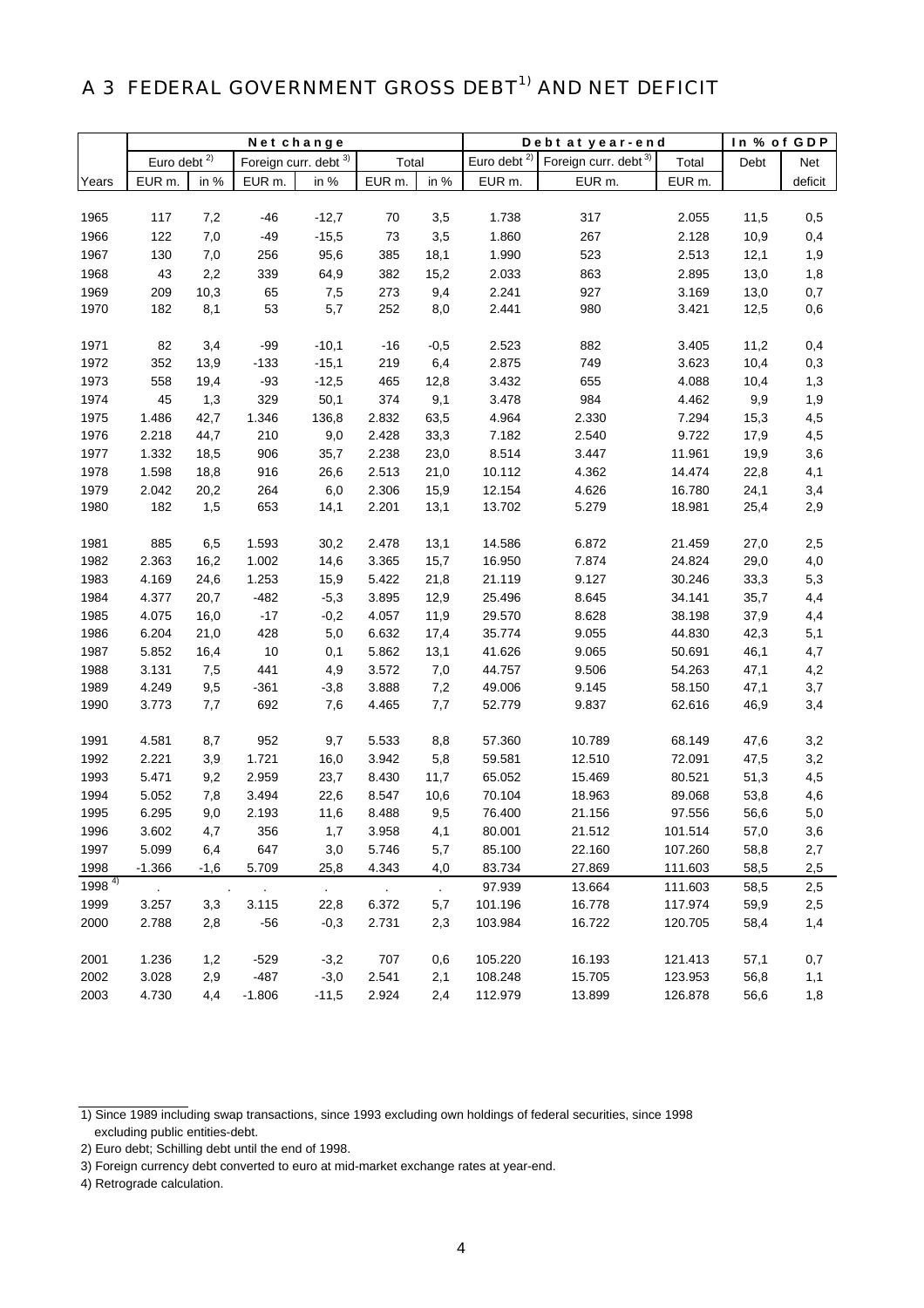| <b>Structure of the federal government debt</b> <sup>1)</sup> (EUR million) |  |
|-----------------------------------------------------------------------------|--|
|-----------------------------------------------------------------------------|--|

|                   | Euro debt $\overline{2)}$ |                        |                   |        |                  |                          |                |                              |        |                    |
|-------------------|---------------------------|------------------------|-------------------|--------|------------------|--------------------------|----------------|------------------------------|--------|--------------------|
|                   |                           | Securitized Euro debt  |                   |        |                  | Nonsecuritized Euro debt |                |                              |        |                    |
|                   |                           |                        |                   |        | Insurance        |                          |                | Central                      |        |                    |
| Years             | <b>Bonds</b>              | Federal<br>obligations | Treasury<br>bills | Total  | company<br>loans | Bank loans               | Other<br>loans | Bank<br>debt                 | Total  | Euro debt<br>total |
|                   |                           |                        |                   |        |                  |                          |                |                              |        |                    |
| 1970              | 1.219                     | 24                     | 600               | 1.843  | 111              | 43                       | 75             | 369                          | 597    | 2.441              |
| 1971              | 1.266                     | 19                     | 737               | 2.022  | 130              | 62                       | 85             | 224                          | 501    | 2.523              |
| 1972              | 1.350                     | 159                    | 785               | 2.293  | 159              | 83                       | 108            | 231                          | 581    | 2.875              |
| 1973              | 1.432                     | 226                    | 1.168             | 2.826  | 172              | 73                       | 105            | 257                          | 607    | 3.432              |
| 1974              | 1.388                     | 221                    | 1.231             | 2.840  | 171              | 63                       | 106            | 298                          | 638    | 3.478              |
| 1975              | 1.826                     | 750                    | 1.653             | 4.230  | 155              | 197                      | 90             | 292                          | 734    | 4.964              |
| 1976              | 2.376                     | 1.764                  | 1.811             | 5.951  | 298              | 581                      | 72             | 279                          | 1.231  | 7.182              |
| 1977              | 2.858                     | 2.422                  | 1.696             | 6.977  | 404              | 800                      | 67             | 267                          | 1.537  | 8.514              |
| 1978              | 3.470                     | 3.053                  | 1.756             | 8.279  | 473              | 1.044                    | 61             | 255                          | 1.833  | 10.112             |
| 1979              | 4.198                     | 3.671                  | 1.818             | 9.686  | 628              | 1.558                    | 54             | 228                          | 2.468  | 12.154             |
|                   |                           |                        |                   |        |                  |                          |                |                              |        |                    |
| 1980              | 5.100                     | 3.823                  | 2.252             | 11.175 | 682              | 1.596                    | 53             | 196                          | 2.527  | 13.702             |
| 1981              | 5.379                     | 3.921                  | 2.336             | 11.636 | 742              | 1.990                    | 71             | 149                          | 2.951  | 14.586             |
| 1982              | 5.967                     | 4.207                  | 3.028             | 13.202 | 788              | 2.732                    | 65             | 162                          | 3.748  | 16.950             |
| 1983              | 7.073                     | 5.079                  | 3.425             | 15.577 | 1.196            | 4.103                    | 56             | 187                          | 5.542  | 21.119             |
| 1984              | 7.555                     | 5.250                  | 3.574             | 16.380 | 1.721            | 7.137                    | 53             | 205                          | 9.116  | 25.496             |
| 1985              | 8.316                     | 5.609                  | 3.655             | 17.580 | 2.228            | 9.566                    | 44             | 152                          | 11.990 | 29.570             |
| 1986              | 9.096                     | 6.869                  | 3.886             | 19.850 | 2.924            | 12.885                   | 28             | 87                           | 15.924 | 35.774             |
| 1987              | 10.024                    | 8.479                  | 4.437             | 22.940 | 3.416            | 15.208                   | 21             | 42                           | 18.686 | 41.626             |
| 1988              | 11.010                    | 9.237                  | 5.175             | 25.422 | 3.765            | 15.526                   | 14             | 30                           | 19.335 | 44.757             |
| 1989              | 13.353                    | 8.746                  | 6.633             | 28.732 | 4.219            | 16.019                   | 9              | 27                           | 20.274 | 49.006             |
| 1990              | 15.530                    | 8.364                  | 8.406             | 32.300 | 4.503            | 15.938                   | 6              | 32                           | 20.479 | 52.779             |
| 1991              | 19.408                    | 7.773                  | 8.903             | 36.085 | 5.160            | 16.076                   | 5              | 33                           | 21.275 | 57.360             |
| 1992              | 23.035                    | 7.141                  | 7.835             | 38.010 | 5.828            | 15.701                   | 5              | 37                           | 21.571 | 59.581             |
| 1993              | 28.718                    | 6.222                  | 8.801             | 43.742 | 6.057            | 15.212                   | 5              | 37                           | 21.310 | 65.052             |
| 1994              | 34.274                    | 5.428                  | 8.820             | 48.522 | 7.055            | 14.397                   | 88             | 43                           | 21.583 | 70.104             |
| 1995              | 39.788                    | 4.885                  | 7.870             | 52.543 | 9.065            | 14.788                   | 4              | $\blacksquare$               | 23.857 | 76.400             |
| 1996              | 43.951                    | 4.182                  | 7.934             | 56.066 | 10.514           | 13.417                   | 3              | $\blacksquare$               | 23.935 | 80.001             |
| 1997              | 50.588                    | 2.478                  | 9.126             | 62.192 | 10.358           | 12.547                   | 3              | $\blacksquare$               | 22.908 | 85.100             |
| 1998              | 55.935                    | 1.602                  | 5.943             | 63.480 | 9.883            | 10.324                   | 47             |                              | 20.254 | 83.734             |
| 1998 <sup>3</sup> | 68.120                    | 1.482                  | 7.631             | 77.233 | 9.883            | 10.776                   | 47             | $\blacksquare$               | 20.706 | 97.939             |
| 1999              | 75.095                    | 1.294                  | 5.988             | 82.377 | 9.382            | 9.196                    | 241            | ۰                            | 18.819 | 101.196            |
| 2000              | 79.796                    | 856                    | 5.241             | 85.892 | 8.928            | 9.161                    | 2              |                              | 18.092 | 103.984            |
| 2001              | 85.532                    | 1.461                  | 1.585             | 88.578 | 8.302            | 8.339                    | 2              | $\overline{\phantom{0}}$     | 16.642 | 105.220            |
| 2002              | 90.470                    | 951                    | 681               | 92.103 | 7.586            | 7.458                    | 1.101          |                              | 16.146 | 108.248            |
| 2003              | 96.744                    | 835                    | 608               | 98.187 | 6.863            | 6.802                    | 1.127          | $\qquad \qquad \blacksquare$ | 14.792 | 112.979            |

<sup>1)</sup> Since 1989 including swap transactions, since 1993 excluding own holdings of federal securities, since 1998 excluding public entities-debt.

<sup>2)</sup> Euro debt; Schilling debt until the end of 1998.

<sup>3)</sup> Retrograde calculation.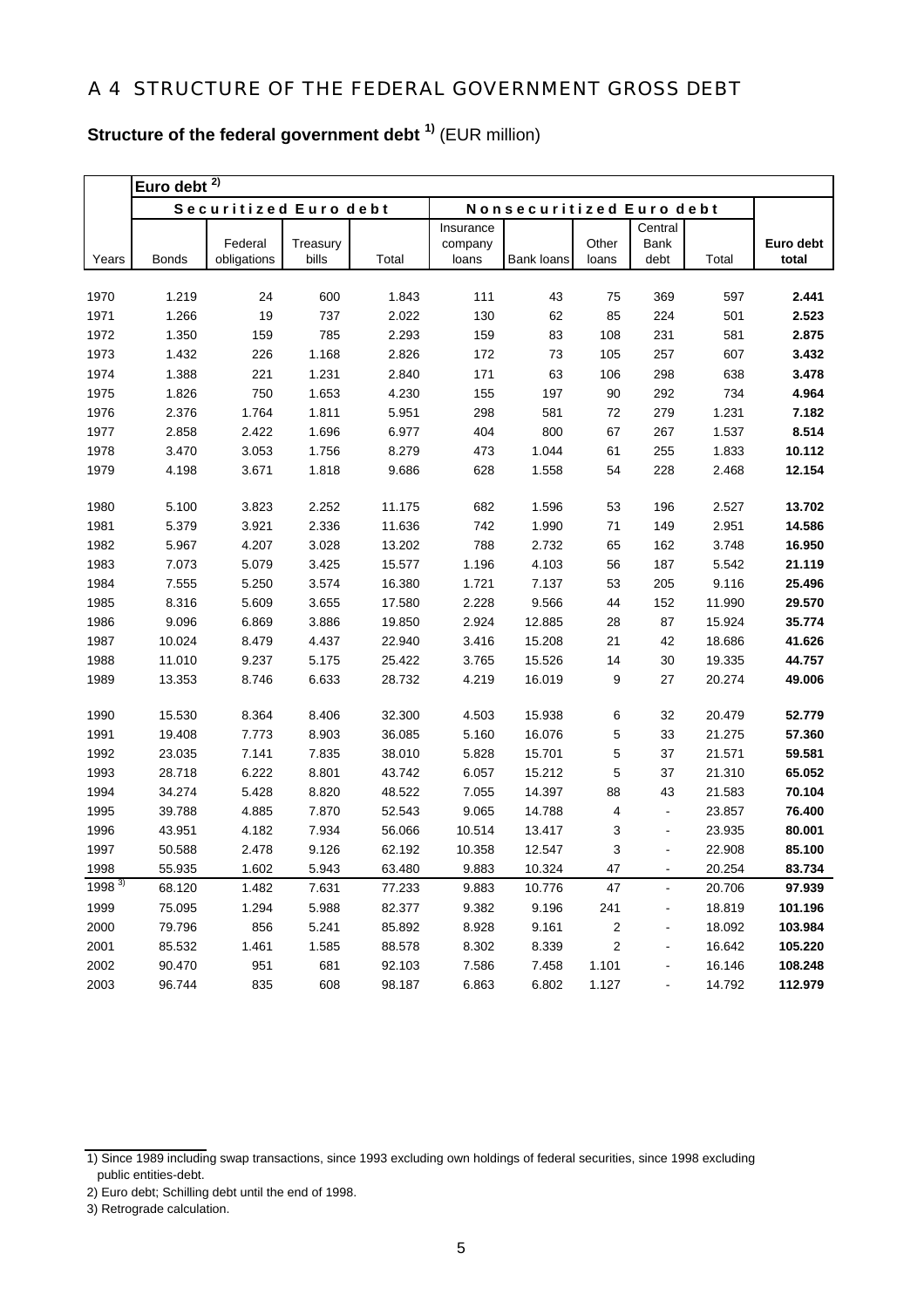# **Structure of the federal government debt 1)** (EUR million)

|              |                  | Foreign currency debt <sup>2)</sup> |                  |            |                  | <b>Total debt</b> |        |              |             |          |
|--------------|------------------|-------------------------------------|------------------|------------|------------------|-------------------|--------|--------------|-------------|----------|
|              |                  | Securitized FC debt                 |                  |            |                  |                   |        | Own holdings |             |          |
|              |                  | Private                             |                  |            |                  | <b>Debt</b>       |        |              |             | Debt un- |
|              |                  | place-                              |                  |            | FC debt          | adjusted          |        |              | Own hol-    | adjusted |
| Years        | <b>Bonds</b>     | ments                               | Total            | Loans      | total            | total             | in EUR | in FC        | dings total | total    |
|              |                  | 284                                 |                  |            | 980              | 3.421             |        |              |             |          |
| 1970<br>1971 | 246<br>259       | 316                                 | 530<br>575       | 450<br>306 | 882              | 3.405             |        |              |             |          |
| 1972         | 244              | 265                                 | 509              | 240        | 749              | 3.623             |        |              |             |          |
| 1973         | 217              | 242                                 | 460              | 196        | 655              | 4.088             |        |              |             |          |
| 1974         | 204              | 268                                 | 472              | 512        | 984              | 4.462             |        |              |             |          |
| 1975         | 399              | 793                                 | 1.191            | 1.139      | 2.330            | 7.294             |        |              |             |          |
| 1976         | 467              | 826                                 | 1.293            | 1.247      | 2.540            | 9.722             |        |              |             |          |
| 1977         | 707              | 1.186                               | 1.893            | 1.554      | 3.447            | 11.961            |        |              |             |          |
| 1978         | 810              | 1.448                               | 2.258            | 2.105      | 4.362            | 14.474            |        |              |             |          |
| 1979         | 822              | 1.612                               | 2.434            | 2.192      | 4.626            | 16.780            |        |              |             |          |
|              |                  |                                     |                  |            |                  |                   |        |              |             |          |
| 1980         | 1.024            | 1.758                               | 2.781            | 2.498      | 5.279            | 18.981            |        |              |             |          |
| 1981         | 1.230            | 2.098                               | 3.328            | 3.545      | 6.872            | 21.459            |        |              |             |          |
| 1982         | 1.336            | 2.464                               | 3.800            | 4.074      | 7.874            | 24.824            |        |              |             |          |
| 1983         | 1.739            | 2.778                               | 4.516            | 4.611      | 9.127            | 30.246            |        |              |             |          |
| 1984         | 2.064            | 2.430                               | 4.494            | 4.151      | 8.645            | 34.141            |        |              |             |          |
| 1985         | 2.809            | 2.253                               | 5.061            | 3.566      | 8.628            | 38.198            |        |              |             |          |
| 1986         | 4.446            | 1.552                               | 5.997            | 3.058      | 9.055            | 44.830            |        |              |             |          |
| 1987         | 5.424            | 1.332                               | 6.755            | 2.310      | 9.065            | 50.691            |        |              |             |          |
| 1988         | 7.143            | 1.093                               | 8.237            | 1.269      | 9.506            | 54.263            |        |              |             |          |
| 1989         | 7.723            | 770                                 | 8.493            | 652        | 9.145            | 58.150            |        |              |             |          |
|              |                  |                                     |                  |            |                  |                   |        |              |             |          |
| 1990         | 8.595            | 685                                 | 9.279            | 558        | 9.837            | 62.616            |        |              |             |          |
| 1991         | 9.200            | 998                                 | 10.198           | 591        | 10.789           | 68.149            |        |              |             |          |
| 1992<br>1993 | 10.679<br>13.810 | 878<br>910                          | 11.558<br>14.719 | 952<br>750 | 12.510<br>15.469 | 72.091<br>80.521  | 77     | 0            | 77          | 80.598   |
| 1994         | 16.126           | 750                                 | 16.876           | 2.087      | 18.963           | 89.068            | 202    | 0            | 202         | 89.269   |
| 1995         | 18.308           | 861                                 | 19.170           | 1.986      | 21.156           | 97.556            | 178    | 401          | 579         | 98.134   |
| 1996         | 18.955           | 916                                 | 19.871           | 1.642      | 21.512           | 101.514           | 1.440  | 33           | 1.473       | 102.987  |
| 1997         | 19.816           | 833                                 | 20.650           | 1.510      | 22.160           | 107.260           | 1.436  | 0            | 1.436       | 108.696  |
| 1998         | 24.169           | 2.264                               | 26.433           | 1.436      | 27.869           | 111.603           | 1.986  | 718          | 2.704       | 114.307  |
| 1998 3)      | 11.983           | 696                                 | 12.679           | 984        | 13.664           | 111.603           | 2.674  | 30           | 2.704       | 114.307  |
| 1999         | 14.722           | 800                                 | 15.523           | 1.256      | 16.778           | 117.974           | 4.822  | 40           | 4.862       | 122.836  |
| 2000         | 14.717           | 892                                 | 15.609           | 1.113      | 16.722           | 120.705           | 6.239  | 38           | 6.277       | 126.983  |
| 2001         | 14.356           | 805                                 | 15.161           | 1.032      | 16.193           | 121.413           | 7.451  | 35           | 7.486       | 128.898  |
| 2002         | 13.976           | 773                                 | 14.748           | 957        | 15.705           | 123.953           | 8.200  | 33           | 8.233       | 132.187  |
| 2003         | 12.414           | 715                                 | 13.129           | 770        | 13.899           | 126.878           | 9.043  | 30           | 9.073       | 135.951  |

- 2) Foreign currency debt converted to Euro at mid-market exchange rates at year-end.
- 3) Retrograde calculation.

<sup>1)</sup> Since 1989 including swap transactions, since 1993 excluding own holdings of federal securities, since 1998 excluding public entities-debt.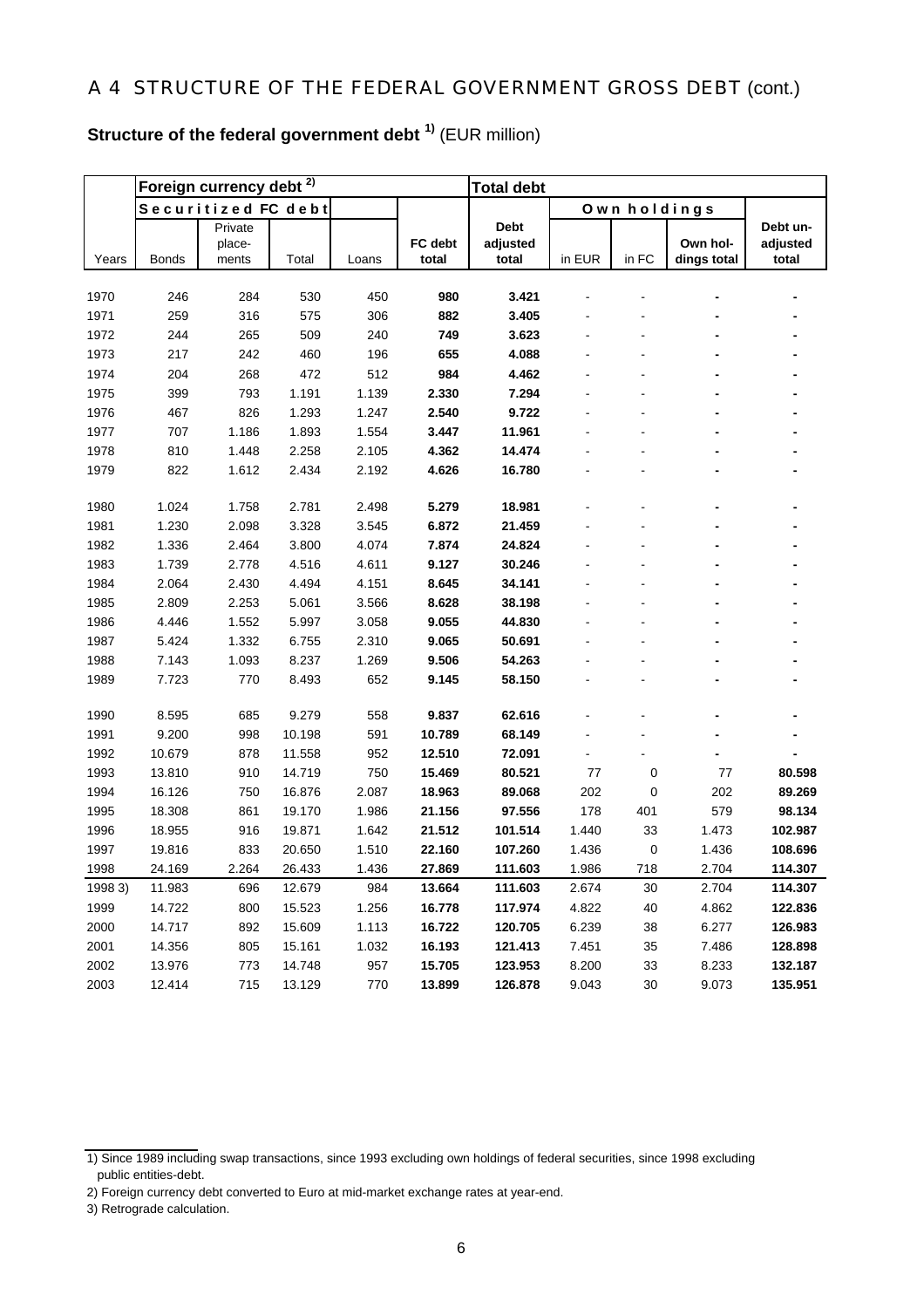| Federal government debt-instruments (in $%$ of total federal debt <sup>1)</sup> ) |  |
|-----------------------------------------------------------------------------------|--|
|-----------------------------------------------------------------------------------|--|

|         | Euro debt $2)$ |                        |                   |       |                  |                          |                |                |       |                    |
|---------|----------------|------------------------|-------------------|-------|------------------|--------------------------|----------------|----------------|-------|--------------------|
|         |                | Securitized Euro debt  |                   |       |                  | Nonsecuritized Euro debt |                |                |       |                    |
|         |                |                        |                   |       | Insurance        |                          |                | Central        |       |                    |
| Years   | <b>Bonds</b>   | Federal<br>obligations | Treasury<br>bills | Total | company<br>loans | <b>Bank loans</b>        | Other<br>loans | Bank<br>debt   | Total | Euro debt<br>total |
|         |                |                        |                   |       |                  |                          |                |                |       |                    |
| 1970    | 35,6           | 0,7                    | 17,5              | 53,9  | 3,2              | 1,3                      | 2,2            | 10,8           | 17,5  | 71,3               |
| 1971    | 37,2           | 0,6                    | 21,6              | 59,4  | 3,8              | 1,8                      | 2,5            | 6,6            | 14,7  | 74,1               |
| 1972    | 37,3           | 4,4                    | 21,7              | 63,3  | 4,4              | 2,3                      | 3,0            | 6,4            | 16,0  | 79,3               |
| 1973    | 35,0           | 5,5                    | 28,6              | 69,1  | 4,2              | 1,8                      | 2,6            | 6,3            | 14,8  | 84,0               |
| 1974    | 31,1           | 4,9                    | 27,6              | 63,6  | 3,8              | 1,4                      | 2,4            | 6,7            | 14,3  | 77,9               |
| 1975    | 25,0           | 10,3                   | 22,7              | 58,0  | 2,1              | 2,7                      | 1,2            | 4,0            | 10,1  | 68,1               |
| 1976    | 24,4           | 18,1                   | 18,6              | 61,2  | 3,1              | 6,0                      | 0,7            | 2,9            | 12,7  | 73,9               |
| 1977    | 23,9           | 20,3                   | 14,2              | 58,3  | 3,4              | 6,7                      | 0,6            | 2,2            | 12,9  | 71,2               |
| 1978    | 24,0           | 21,1                   | 12,1              | 57,2  | 3,3              | 7,2                      | 0,4            | 1,8            | 12,7  | 69,9               |
| 1979    | 25,0           | 21,9                   | 10,8              | 57,7  | 3,7              | 9,3                      | 0,3            | 1,4            | 14,7  | 72,4               |
| 1980    | 26,9           | 20,1                   | 11,9              | 58,9  | 3,6              | 8,4                      | 0,3            | 1,0            | 13,3  | 72,2               |
| 1981    | 25,1           | 18,3                   | 10,9              | 54,2  | 3,5              | 9,3                      | 0,3            | 0,7            | 13,8  | 68,0               |
| 1982    | 24,0           | 16,9                   | 12,2              | 53,2  | 3,2              | 11,0                     | 0,3            | 0,7            | 15,1  | 68,3               |
| 1983    | 23,4           | 16,8                   | 11,3              | 51,5  | 4,0              | 13,6                     | 0,2            | 0,6            | 18,3  | 69,8               |
| 1984    | 22,1           | 15,4                   | 10,5              | 48,0  | 5,0              | 20,9                     | 0,2            | 0,6            | 26,7  | 74,7               |
| 1985    | 21,8           | 14,7                   | 9,6               | 46,0  | 5,8              | 25,0                     | 0,1            | 0,4            | 31,4  | 77,4               |
| 1986    | 20,3           | 15,3                   | 8,7               | 44,3  | 6,5              | 28,7                     | 0,1            | 0,2            | 35,5  | 79,8               |
| 1987    | 19,8           | 16,7                   | 8,8               | 45,3  | 6,7              | 30,0                     | 0,0            | 0,1            | 36,9  | 82,1               |
| 1988    | 20,3           | 17,0                   | 9,5               | 46,8  | 6,9              | 28,6                     | 0,0            | 0,1            | 35,6  | 82,5               |
| 1989    | 23,0           | 15,0                   | 11,4              | 49,4  | 7,3              | 27,5                     | 0,0            | 0,0            | 34,9  | 84,3               |
| 1990    | 24,8           | 13,4                   | 13,4              | 51,6  | 7,2              | 25,5                     | 0,0            | 0,1            | 32,7  | 84,3               |
| 1991    | 28,5           | 11,4                   | 13,1              | 52,9  | 7,6              | 23,6                     | 0,0            | 0,0            | 31,2  | 84,2               |
| 1992    | 32,0           | 9,9                    | 10,9              | 52,7  | 8,1              | 21,8                     | 0,0            | 0,1            | 29,9  | 82,6               |
| 1993    | 35,7           | 7,7                    | 10,9              | 54,3  | 7,5              | 18,9                     | 0,0            | 0,0            | 26,5  | 80,8               |
| 1994    | 38,5           | 6,1                    | 9,9               | 54,5  | 7,9              | 16,2                     | 0,1            | 0,0            | 24,2  | 78,7               |
| 1995    | 40,8           | 5,0                    | 8,1               | 53,9  | 9,3              | 15,2                     | 0,0            | $\blacksquare$ | 24,5  | 78,3               |
| 1996    | 43,3           | 4,1                    | 7,8               | 55,2  | 10,4             | 13,2                     | 0,0            | $\blacksquare$ | 23,6  | 78,8               |
| 1997    | 47,2           | 2,3                    | 8,5               | 58,0  | 9,7              | 11,7                     | 0,0            | $\blacksquare$ | 21,4  | 79,3               |
| 1998    | 50,1           | 1,4                    | 5,3               | 56,9  | 8,9              | 9,3                      | $_{0,0}$       |                | 18,1  | $\bf 75,\!0$       |
| 1998 3) | 61,0           | 1,3                    | 6,8               | 69,2  | 8,9              | 9,7                      | 0,0            | $\blacksquare$ | 18,6  | 87,8               |
| 1999    | 63,7           | 1,1                    | 5,1               | 69,8  | 8,0              | 7,8                      | 0,2            | -              | 16,0  | 85,8               |
| 2000    | 66,1           | 0,7                    | 4,3               | 71,2  | 7,4              | 7,6                      | 0,0            | $\blacksquare$ | 15,0  | 86,1               |
| 2001    | 70,4           | 1,2                    | 1,3               | 73,0  | 6,8              | 6,9                      | 0,0            |                | 13,7  | 86,7               |
| 2002    | 73,0           | 0,8                    | 0,5               | 74,3  | 6,1              | 6,0                      | 0,9            |                | 13,0  | 87,3               |
| 2003    | 76,2           | 0,7                    | 0,5               | 77,4  | 5,4              | 5,4                      | 0,9            |                | 11,7  | 89,0               |

<sup>1)</sup> Since 1989 including swap transactions, since 1993 excluding own holdings of federal securities, since 1998 excluding public entities-debt.

<sup>2)</sup> Euro debt; Schilling debt until the end of 1998.

<sup>3)</sup> Retrograde calculation.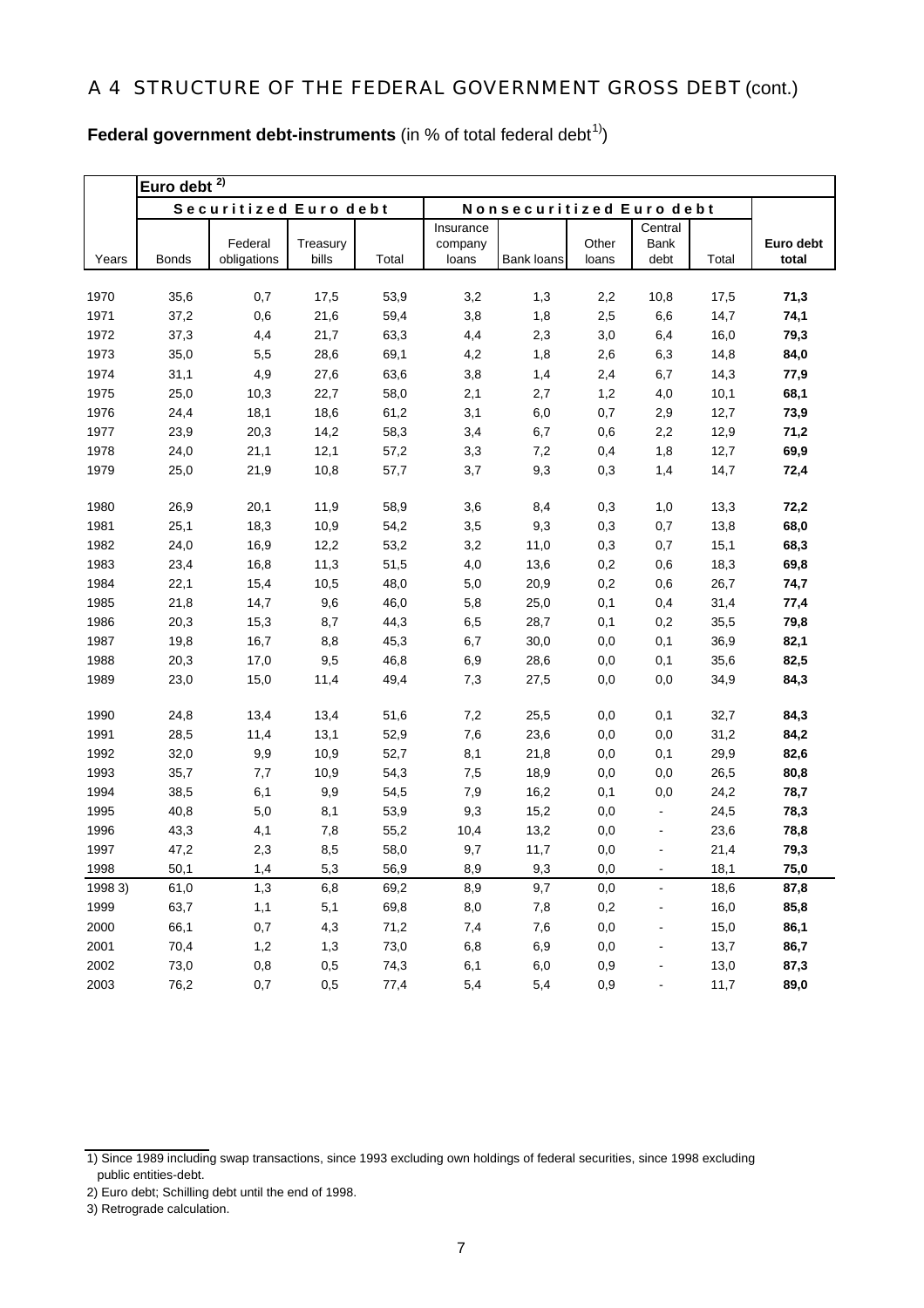**Federal government debt-instruments** (in % of total federal debt<sup>1)</sup>)

|         | Foreign currency debt |                       |       |       |               |            |
|---------|-----------------------|-----------------------|-------|-------|---------------|------------|
|         |                       | Securitized FC debt   |       |       |               |            |
|         |                       |                       |       |       |               |            |
| Years   | <b>Bonds</b>          | Private<br>placements | Total | Loans | FC debt total | Debt total |
|         |                       |                       |       |       |               |            |
| 1970    | 7,2                   | 8,3                   | 15,5  | 13,2  | 28,7          | 100,0      |
| 1971    | 7,6                   | 9,3                   | 16,9  | 9,0   | 25,9          | 100,0      |
| 1972    | 6,7                   | 7,3                   | 14,1  | 6,6   | 20,7          | 100,0      |
| 1973    | 5,3                   | 5,9                   | 11,2  | 4,8   | 16,0          | 100,0      |
| 1974    | 4,6                   | 6,0                   | 10,6  | 11,5  | 22,1          | 100,0      |
| 1975    | 5,5                   | 10,9                  | 16,3  | 15,6  | 31,9          | 100,0      |
| 1976    | 4,8                   | 8,5                   | 13,3  | 12,8  | 26,1          | 100,0      |
| 1977    | 5,9                   | 9,9                   | 15,8  | 13,0  | 28,8          | 100,0      |
| 1978    | 5,6                   | 10,0                  | 15,6  | 14,5  | 30,1          | 100,0      |
| 1979    | 4,9                   | 9,6                   | 14,5  | 13,1  | 27,6          | 100,0      |
|         |                       |                       |       |       |               |            |
| 1980    | 5,4                   | 9,3                   | 14,7  | 13,2  | 27,8          | 100,0      |
| 1981    | 5,7                   | 9,8                   | 15,5  | 16,5  | 32,0          | 100,0      |
| 1982    | 5,4                   | 9,9                   | 15,3  | 16,4  | 31,7          | 100,0      |
| 1983    | 5,7                   | 9,2                   | 14,9  | 15,2  | 30,2          | 100,0      |
| 1984    | 6,0                   | 7,1                   | 13,2  | 12,2  | 25,3          | 100,0      |
| 1985    | 7,4                   | 5,9                   | 13,3  | 9,3   | 22,6          | 100,0      |
| 1986    | 9,9                   | 3,5                   | 13,4  | 6,8   | 20,2          | 100,0      |
| 1987    | 10,7                  | 2,6                   | 13,3  | 4,6   | 17,9          | 100,0      |
| 1988    | 13,2                  | 2,0                   | 15,2  | 2,3   | 17,5          | 100,0      |
| 1989    | 13,3                  | 1,3                   | 14,6  | 1,1   | 15,7          | 100,0      |
| 1990    | 13,7                  | 1,1                   | 14,8  | 0,9   | 15,7          | 100,0      |
| 1991    | 13,5                  | 1,5                   | 15,0  | 0,9   | 15,8          | 100,0      |
| 1992    | 14,8                  | 1,2                   | 16,0  | 1,3   | 17,4          | 100,0      |
| 1993    | 17,2                  | 1,1                   | 18,3  | 0,9   | 19,2          | 100,0      |
| 1994    | 18,1                  | 0,8                   | 18,9  | 2,3   | 21,3          | 100,0      |
| 1995    | 18,8                  | 0,9                   | 19,7  | 2,0   | 21,7          | 100,0      |
| 1996    | 18,7                  | 0,9                   | 19,6  | 1,6   | 21,2          | 100,0      |
| 1997    | 18,5                  | 0,8                   | 19,3  | 1,4   | 20,7          | 100,0      |
| 1998    | 21,7                  | 2,0                   | 23,7  | 1,3   | 25,0          | 100,0      |
| 1998 3) | 10,7                  | 0,6                   | 11,4  | 0,9   | 12,2          | 100,0      |
| 1999    | 12,5                  | 0,7                   | 13,2  | 1,1   | 14,2          | 100,0      |
| 2000    | 12,2                  | 0,7                   | 12,9  | 0,9   | 13,9          | 100,0      |
| 2001    | 11,8                  | 0,7                   | 12,5  | 0,8   | 13,3          | 100,0      |
| 2002    | 11,3                  | 0,6                   | 11,9  | 0,8   | 12,7          | 100,0      |
| 2003    | 9,8                   | 0,6                   | 10,3  | 0,6   | 11,0          | 100,0      |

<sup>1)</sup> Since 1989 including swap transactions, since 1993 excluding own holdings of federal securities, since 1998 excluding public entities-debt.

<sup>2)</sup> Foreign currency debt converted to Euro at mid-market exchange rates at year-end.

<sup>3)</sup> Retrograde calculation.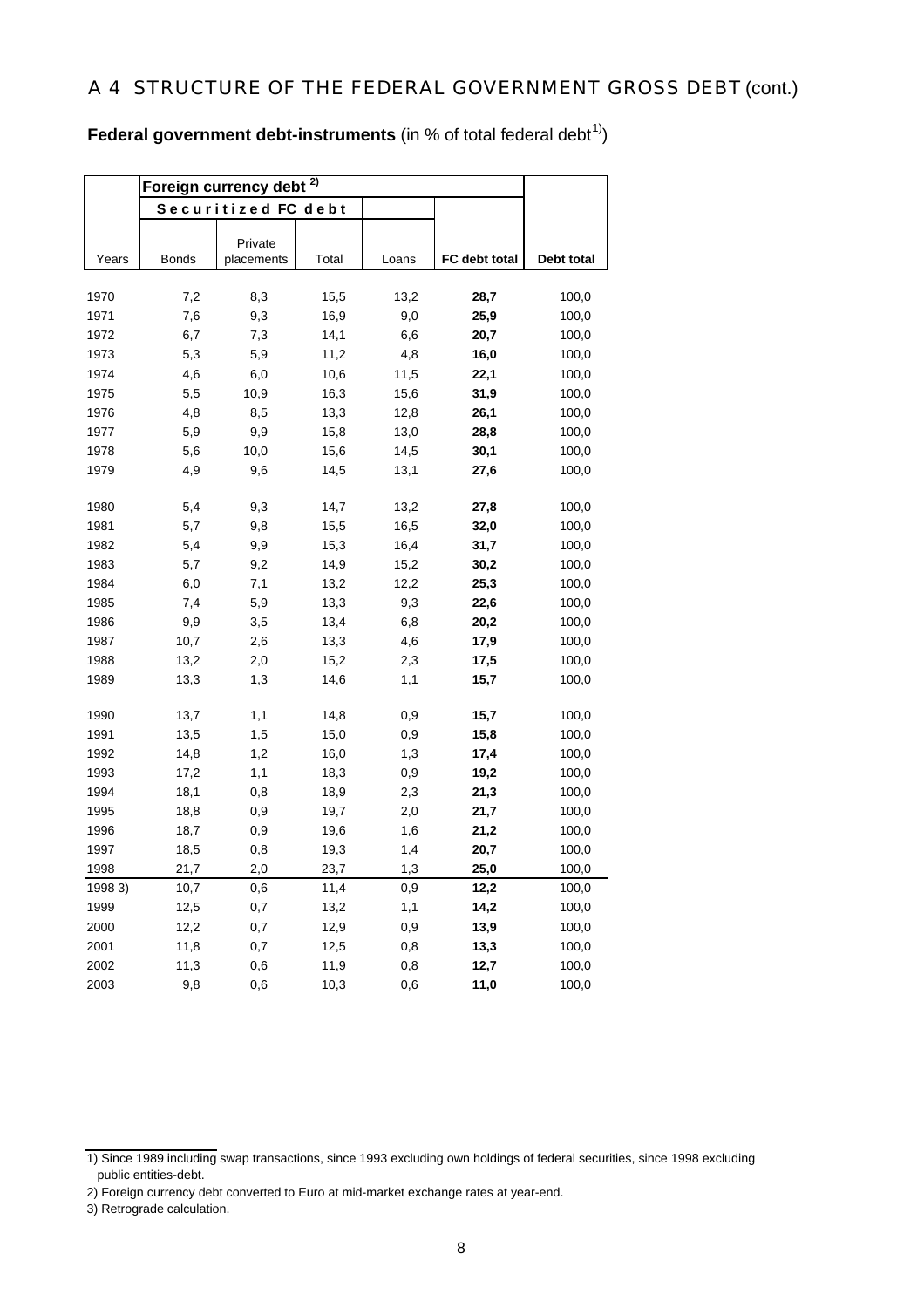|            | Euro debt $\overline{2)}$ |                        |                   |       |                               |                          |                        |                                |       |                 |
|------------|---------------------------|------------------------|-------------------|-------|-------------------------------|--------------------------|------------------------|--------------------------------|-------|-----------------|
|            |                           | Securitized Euro debt  |                   |       |                               | Nonsecuritized Euro debt |                        |                                |       |                 |
| Years      | <b>Bonds</b>              | Federal<br>obligations | Treasury<br>bills | Total | Insurance<br>company<br>loans |                          | Bank loans Other loans | Central<br><b>Bank</b><br>debt | Total | Euro debt total |
| 1986       | 6,5                       | 5,8                    | 7,9               | 6,5   | 9,3                           | 11,6                     | 7,3                    | 0,6                            | 11,1  | 8,6             |
| 1987       | 6,6                       | 6,2                    | 7,0               | 6,5   | 9,1                           | 11,5                     | 4,0                    | 0,6                            | 11,0  | 8,5             |
| 1988       | 6,8                       | 6,4                    | 6,7               | 6,7   | 9,1                           | 11,7                     | 8,8                    | 0,5                            | 11,1  | 8,6             |
| 1989       | 7,2                       | 5,2                    | 6,4               | 6,6   | 9,4                           | 10,9                     | 5,9                    | 0,5                            | 10,6  | 8,2             |
| 1990       | 6,7                       | 5,0                    | 6,2               | 6,1   | 9,1                           | 10,5                     | 8,2                    | 0,5                            | 10,2  | 7,7             |
| 1991       | 6,3                       | 4,4                    | 5,0               | 5,6   | 8,4                           | 9,8                      | 8,7                    | 0,3                            | 9,5   | 7,0             |
| 1992       | 6,0                       | 3,8                    | 5,3               | 5,4   | 7,8                           | 9,1                      | 8,2                    | 0,2                            | 8,8   | 6,6             |
| 1993       | 5,6                       | 3,2                    | 4,9               | 5,1   | 7,4                           | 7,7                      | 7,7                    | 0,3                            | 7,6   | 5,9             |
| 1994       | 5,3                       | 2,8                    | 4,0               | 4,8   | 7,3                           | 7,9                      | 0,4                    | 0,3                            | 7,6   | 5,7             |
| 1995       | 5,2                       | 2,9                    | 4,7               | 4,9   | 8,0                           | 7,2                      | 6,9                    |                                | 7,5   | 5,7             |
| 1996       | 4,9                       | 2,7                    | 6,0               | 4,9   | 7,8                           | 6,9                      | 6,4                    |                                | 7,3   | 5,6             |
| 1997       | 5,0                       | 3,1                    | 4,9               | 4,9   | 7,1                           | 6,1                      | 5,9                    |                                | 6,6   | 5,4             |
| 1998       | 5,1                       | 4,9                    | 4,1               | 5,0   | 6,4                           | 6,6                      | 0,4                    | -                              | 6,5   | 5,4             |
| $1998^{3}$ | 5,7                       | 6,9                    | 4,1               | 5,6   | 6,4                           | 7,3                      | 0,4                    | -                              | 6,9   | 5,9             |
| 1999       | 6,1                       | 5,0                    | 5,0               | 6,0   | 5,8                           | 7,2                      | 0,2                    |                                | 6,4   | 6,1             |
| 2000       | 6,1                       | 4,6                    | 3,1               | 6,0   | 5,1                           | 6,5                      | 4,5                    | -                              | 5,8   | 5,9             |
| 2001       | 5,8                       | 5,4                    | 2,1               | 5,8   | 4,4                           | 5,8                      | 4,1                    |                                | 5,1   | 5,7             |
| 2002       | 5,7                       | 6,9                    | 12,4              | 5,8   | 3,7                           | 5,8                      | 0,8                    |                                | 4,5   | 5,6             |
| 2003       | 6,5                       | 8,8                    | 7,0               | 6,5   | 3,2                           | 5,4                      | 1,2                    |                                | 4,1   | 6,2             |

# **Remaining maturity of the federal government debt 1)** (years)

# **Average nominal interest rates of the federal government debt 1)** (%)

|            | 2)<br>Euro debt |                        |                   |       |                               |            |                          |                         |       |                 |
|------------|-----------------|------------------------|-------------------|-------|-------------------------------|------------|--------------------------|-------------------------|-------|-----------------|
|            |                 | Securitized Euro debt  |                   |       |                               |            | Nonsecuritized Euro debt |                         |       |                 |
| Years      | <b>Bonds</b>    | Federal<br>obligations | Treasury<br>bills | Total | Insurance<br>company<br>loans | Bank loans | Other loans              | Central<br>Bank<br>debt | Total | Euro debt total |
| 1986       | 8,3             | 8,2                    | 6,1               | 7,8   | 8,0                           | 8,1        | 2,5                      | 2,3                     | 8,0   | 7,9             |
| 1987       | 8,0             | 7,8                    | 5,1               | 7,3   | 7,8                           | 7,6        | 2,3                      | 2,4                     | 7,6   | 7,5             |
| 1988       | 7,7             | 7,5                    | 5,5               | 7,2   | 7,6                           | 7,4        | 1,8                      | 2,2                     | 7,5   | 7,3             |
| 1989       | 7,5             | 7,4                    | 6,8               | 7,3   | 7,6                           | 7,7        | 1,2                      | 2,0                     | 7,7   | 7,5             |
| 1990       | 7,6             | 7,3                    | 7,8               | 7,6   | 8,1                           | 8,6        | 0,1                      | 2,0                     | 8,5   | 7,9             |
| 1991       | 7,8             | 7,3                    | 8,0               | 7,7   | 8,5                           | 8,7        | 0,1                      | 2,0                     | 8,6   | 8,1             |
| 1992       | 7,8             | 7,2                    | 7,1               | 7,5   | 8,5                           | 8,6        | 0,1                      | 2,0                     | 8,5   | 7,9             |
| 1993       | 7,4             | 7,1                    | 5,4               | 7,0   | 8,3                           | 7,7        | 0,1                      | 2,0                     | 7,9   | 7,3             |
| 1994       | 7,2             | 6,9                    | 4,8               | 6,8   | 7,6                           | 7,3        | 4,7                      | 2,0                     | 7,3   | 6,9             |
| 1995       | 7,1             | 6,9                    | 4,7               | 6,7   | 7,6                           | 7,1        | 0,0                      |                         | 7,3   | 6,9             |
| 1996       | 6,8             | 6,9                    | 3,7               | 6,4   | 7,2                           | 6,7        | 0,1                      |                         | 6,9   | 6,5             |
| 1997       | 6,5             | 6,9                    | 3,9               | 6,2   | 6,9                           | 6,3        | 0,1                      |                         | 6,6   | 6,3             |
| 1998       | 6,2             | 6,8                    | 3,7               | 6,0   | 6,8                           | 6,0        | 2,8                      |                         | 6,4   | 6,1             |
| $1998^{3}$ | 6,1             | 4,8                    | 3,7               | 5,8   | 6,8                           | 6,0        | 2,8                      |                         | 6,4   | 5,9             |
| 1999       | 5,6             | 6,8                    | 3,6               | 5,5   | 6,7                           | 6,1        | 2,6                      |                         | 6,4   | 5,6             |
| 2000       | 5,5             | 7,0                    | 4,8               | 5,5   | 6,7                           | 6,3        | 0,1                      |                         | 6,5   | 5,7             |
| 2001       | 5,3             | 6,2                    | 3,7               | 5,3   | 6,6                           | 6,2        | 0,1                      |                         | 6,4   | 5,5             |
| 2002       | 5,2             | 6,2                    | 2,5               | 5,2   | 6,6                           | 5,9        | 2,9                      |                         | 6,1   | 5,3             |
| 2003       | 4,9             | 6,4                    | 2,2               | 4,9   | 6,6                           | 5,8        | 2,2                      |                         | 5,9   | 5,1             |

1) Since 1989 including swap transactions, since 1993 excluding own holdings of federal securities, since 1998 excluding public entities-debt.

2) Euro debt; Schilling debt until the end of 1998.

3) Retrograde calculation.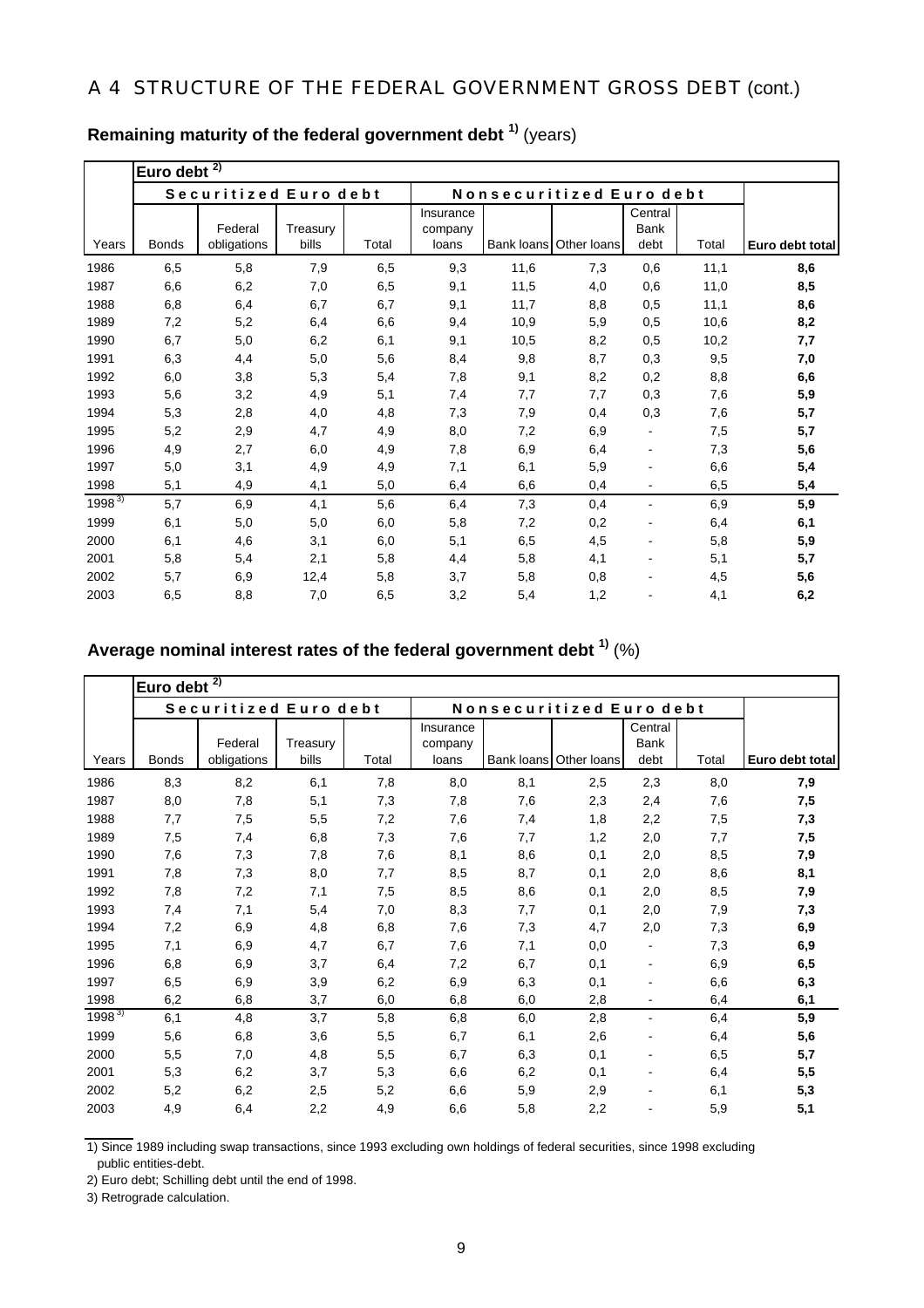|         | Foreign currency debt <sup>2)</sup> |                       |       |       |               |            |
|---------|-------------------------------------|-----------------------|-------|-------|---------------|------------|
|         |                                     | Securitized FC debt   |       |       |               |            |
| Years   | <b>Bonds</b>                        | Private<br>placements | Total | Loans | FC debt total | Debt total |
| 1986    | 9,4                                 | 3,1                   | 7,8   | 4,1   | 6,6           | 8,2        |
| 1987    | 8,7                                 | 4,0                   | 7,8   | 6,2   | 7,4           | 8,3        |
| 1988    | 8,3                                 | 4,7                   | 7,8   | 8,8   | 8,0           | 8,5        |
| 1989    | 7,8                                 | 5,1                   | 7,6   | 11,9  | 7,9           | 8,2        |
| 1990    | 7,8                                 | 4,8                   | 7,6   | 12,2  | 7,9           | 7,7        |
| 1991    | 7,1                                 | 6,6                   | 7,0   | 11,3  | 7,3           | 7,1        |
| 1992    | 7,1                                 | 6,3                   | 7,0   | 7,0   | 7,0           | 6,7        |
| 1993    | 7,0                                 | 5,4                   | 6,9   | 11,3  | 7,2           | 6,2        |
| 1994    | 8,7                                 | 5,5                   | 8,5   | 7,9   | 8,5           | 6,2        |
| 1995    | 7,6                                 | 6,4                   | 7,6   | 12,8  | 8,1           | 6,2        |
| 1996    | 7,3                                 | 8,0                   | 7,3   | 14,5  | 7,9           | 6,1        |
| 1997    | 7,2                                 | 8,2                   | 7,3   | 13,8  | 7,7           | 5,9        |
| 1998    | 6,6                                 | 8,8                   | 6,8   | 13,0  | 7,1           | 5,8        |
| 1998 3) | 4,7                                 | 8,9                   | 4,9   | 7,5   | 5,1           | 5,8        |
| 1999    | 4,4                                 | 8,4                   | 4,6   | 6,7   | 4,8           | 5,9        |
| 2000    | 4,4                                 | 8,1                   | 4,6   | 5,9   | 4,7           | 5,8        |
| 2001    | 4,5                                 | 7,5                   | 4,7   | 4,9   | 4,7           | 5,5        |
| 2002    | 4,5                                 | 6,4                   | 4,6   | 3,9   | 4,5           | 5,5        |
| 2003    | 4,2                                 | 5,4                   | 4,3   | 2,7   | 4,2           | 5,9        |

**Remaining maturity of the federal government debt 1)** (years)

## **Average nominal interest rates of the federal government debt 1)** (%)

|         | Foreign currency debt <sup>2)</sup> |                       |       |       |               |            |
|---------|-------------------------------------|-----------------------|-------|-------|---------------|------------|
|         |                                     | Securitized FC debt   |       |       |               |            |
| Years   | <b>Bonds</b>                        | Private<br>placements | Total | Loans | FC debt total | Debt total |
| 1986    | 6,4                                 | 6,7                   | 6,5   | 5,4   | 6,0           | 7,6        |
| 1987    | 5,9                                 | 6,1                   | 6,0   | 5,1   | 5,7           | 7,2        |
| 1988    | 5,7                                 | 6,0                   | 5,8   | 5,4   | 5,7           | 7,0        |
| 1989    | 6,2                                 | 5,7                   | 6,2   | 5,9   | 6,2           | 7,3        |
| 1990    | 6,5                                 | 5,4                   | 6,5   | 6,0   | 6,5           | 7,7        |
| 1991    | 6,5                                 | 6,2                   | 6,5   | 6,2   | 6,5           | 7,8        |
| 1992    | 6,6                                 | 6,1                   | 6,5   | 6,9   | 6,6           | 7,7        |
| 1993    | 5,6                                 | 4,7                   | 5,6   | 5,4   | 5,5           | 6,9        |
| 1994    | 5,2                                 | 5,1                   | 5,2   | 3,8   | 5,0           | 6,5        |
| 1995    | 5,1                                 | 3,9                   | 5,1   | 4,3   | 5,0           | 6,5        |
| 1996    | 5,2                                 | 3,8                   | 5,1   | 4,6   | 5,1           | 6,2        |
| 1997    | 5,2                                 | 3,6                   | 5,1   | 4,5   | 5,1           | 6,0        |
| 1998    | 4,9                                 | 3,0                   | 4,7   | 4,4   | 4,7           | 5,7        |
| 1998 3) | 4,4                                 | 3,0                   | 4,4   | 3,5   | 4,3           | 5,7        |
| 1999    | 4,3                                 | 3,1                   | 4,2   | 3,3   | 4,2           | 5,4        |
| 2000    | 4,0                                 | 3,0                   | 3,9   | 3,3   | 3,9           | 5,4        |
| 2001    | 3,6                                 | 2,6                   | 3,5   | 3,2   | 3,5           | 5,2        |
| 2002    | 3,3                                 | 1,9                   | 3,2   | 3,2   | 3,2           | 5,0        |
| 2003    | 2,9                                 | 1,6                   | 2,8   | 2,8   | 2,8           | 4,8        |

1) Since 1989 including swap transactions, since 1993 excluding own holdings of federal securities, since 1998 excluding public entities-debt.

2) Foreign currency debt converted to Euro at mid-market exchange rates at year-end.

3) Retrograde calculation.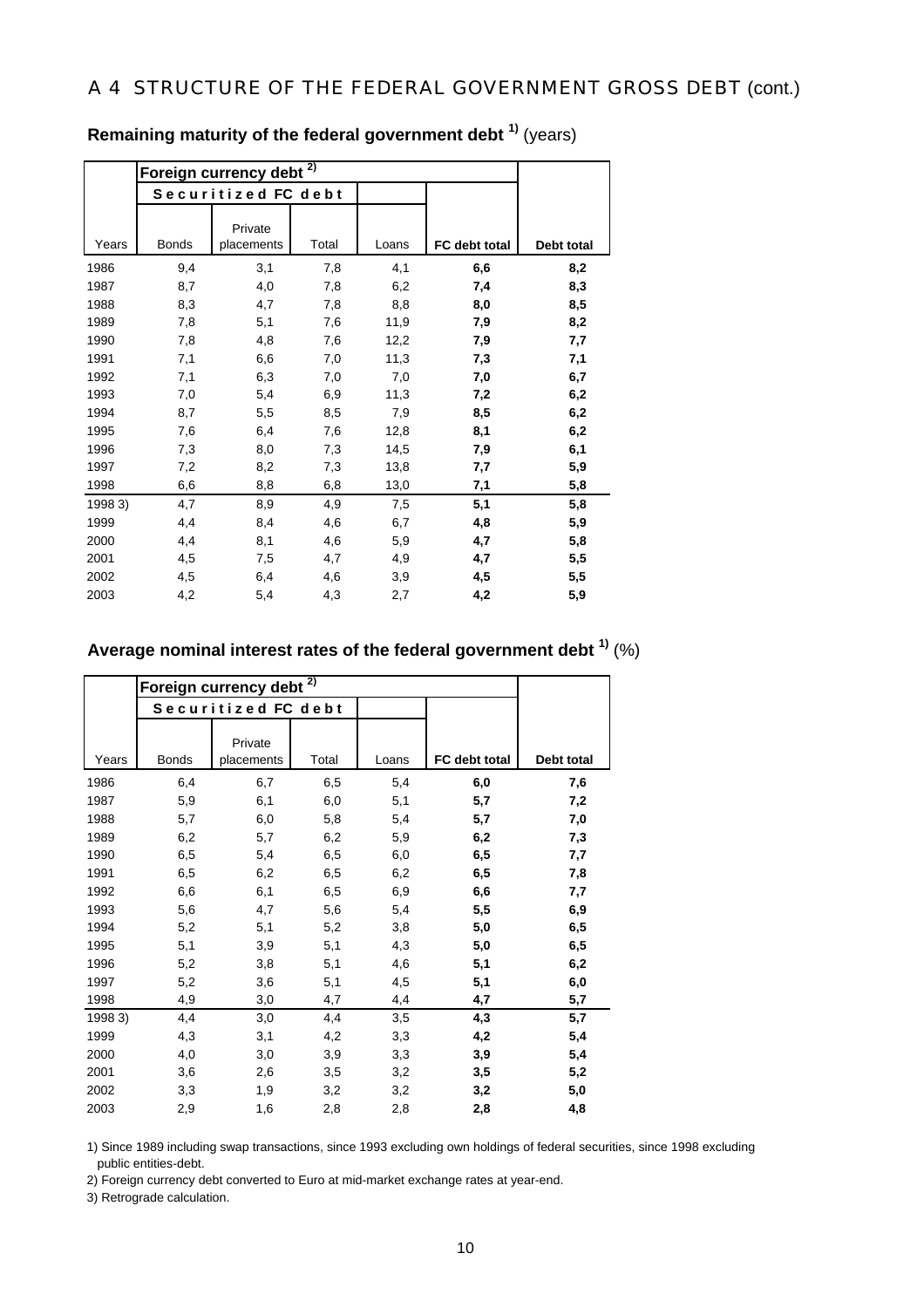### A 5 FEDERAL FOREIGN CURRENCY DEBT

|                    | <b>USD</b>               |       | <b>DEM</b> |                | CHF    |       | <b>NLG</b> |                | <b>JPY</b> |       | <b>FRF</b> |       | X E U  |       | <b>BEF</b> |       |
|--------------------|--------------------------|-------|------------|----------------|--------|-------|------------|----------------|------------|-------|------------|-------|--------|-------|------------|-------|
|                    | in EUR                   |       | in EUR     |                | in EUR |       | in EUR     |                | in EUR     |       | in EUR     |       | in EUR |       | in EUR     |       |
| Years              | m.                       | ratio | m.         | ratio          | m.     | ratio | m.         | ratio          | m.         | ratio | m.         | ratio | m.     | ratio | m.         | ratio |
| 1980               | 267                      | 5,1   | 2.136      | 40,5           | 2.435  | 46,1  | 327        | 6,2            | 89         | 1,7   |            |       |        |       | 24         | 0,5   |
| 1981               | 301                      | 4,4   | 2.048      | 29,8           | 3.872  | 56,3  | 315        | 4,6            | 314        | 4,6   |            |       |        |       | 23         | 0,3   |
| 1982               | 189                      | 2,4   | 2.579      | 32,8           | 4.477  | 56,9  | 304        | 3,9            | 325        | 4,1   |            |       |        |       |            |       |
| 1983               | 208                      | 2,3   | 2.831      | 31,0           | 5.069  | 55,5  | 520        | 5,7            | 499        | 5,5   |            |       |        |       |            |       |
| 1984               | 144                      | 1,7   | 2.800      | 32,4           | 4.465  | 51,6  | 707        | 8,2            | 529        | 6,1   |            |       |        |       |            |       |
| 1985               | 104                      | 1,2   | 3.218      | 37,3           | 3.815  | 44,2  | 760        | 8,8            | 730        | 8,5   |            |       |        |       |            |       |
| 1986               | 76                       | 0,8   | 3.546      | 39,2           | 3.420  | 37,8  | 874        | 9,7            | 1.139      | 12,6  |            |       |        |       |            |       |
| 1987               | 56                       | 0,6   | 3.174      | 35,0           | 3.749  | 41,4  | 600        | 6,6            | 1.486      | 16,4  |            |       |        |       |            |       |
| 1988               | 38                       | 0,4   | 3.479      | 36,6           | 3.282  | 34,5  | 491        | 5,2            | 2.215      | 23,3  |            |       |        |       |            |       |
| 1989               | 34                       | 0,4   | 3.690      | 40,3           | 2.851  | 31,2  | 478        | 5,2            | 2.093      | 22,9  |            |       |        |       |            |       |
| 1990               | 8                        | 0,1   | 3.440      | 35,0           | 3.503  | 35,6  | 479        | 4,9            | 2.407      | 24,5  |            |       |        |       |            |       |
| 1991               | 84                       | 0,8   | 3.039      | 28,2           | 4.237  | 39,3  | 479        | 4,4            | 2.950      | 27,3  |            |       |        |       |            |       |
| 1992               | 6                        | 0,0   | 3.653      | 29,2           | 5.048  | 40,3  | 341        | 2,7            | 3.461      | 27,7  |            |       |        |       |            |       |
| 1993               | 6                        | 0,0   | 3.879      | 25,1           | 5.484  | 35,5  | 798        | 5,2            | 5.302      | 34,3  |            |       |        |       |            |       |
| 1994               | 4                        | 0,0   | 5.066      | 26,7           | 6.749  | 35,6  | 903        | 4,8            | 6.242      | 32,9  |            |       |        |       |            |       |
| 1995               | 2                        | 0,0   | 5.921      | 27,5           | 7.947  | 36,9  | 822        | 3,8            | 6.866      | 31,8  |            |       |        |       |            |       |
| 1996               | 2                        | 0,0   | 6.378      | 29,6           | 7.352  | 34,1  | 1.503      | 7,0            | 6.311      | 29,3  |            |       |        |       |            |       |
| 1997               | 0                        | 0,0   | 6.163      | 27,8           | 6.741  | 30,4  | 1.952      | 8,8            | 6.538      | 29,5  | 765        | 3,5   |        |       |            |       |
| 1998               | $\overline{\phantom{a}}$ |       | 8.496      | 29,7           | 7.210  | 25,2  | 2.520      | 8,8            | 6.483      | 22,7  | 1.219      | 4,3   | 2.658  | 9,3   |            |       |
| 1998 <sup>2)</sup> |                          |       |            | $\blacksquare$ | 7.210  | 52,8  |            | $\blacksquare$ | 6.453      | 47,2  |            |       |        |       |            |       |
| 1999               |                          |       |            |                | 7.479  | 44,6  |            | $\overline{a}$ | 9.299      | 55,4  |            |       |        |       |            |       |
| 2000               |                          |       |            |                | 7.836  | 46,9  |            | $\blacksquare$ | 8.886      | 53,1  |            |       |        |       |            |       |
| 2001               |                          |       |            |                | 8.049  | 49,7  |            | $\blacksquare$ | 8.144      | 50,3  |            |       |        |       |            |       |
| 2002               |                          |       |            |                | 8.602  | 54,8  |            | $\overline{a}$ | 7.103      | 45,2  |            |       |        |       |            |       |
| 2003               |                          |       |            |                | 8.341  | 60,0  |            |                | 5.558      | 40,0  |            |       |        |       |            |       |

**Amount outstanding and ratios of the foreign currency debt by currency 1)** (in EUR million)

<sup>1)</sup> Foreign currency debt; excluding own holdings of federal securities, since 1982 including cross-currency-swaps.

<sup>2)</sup> Retrograde calculation.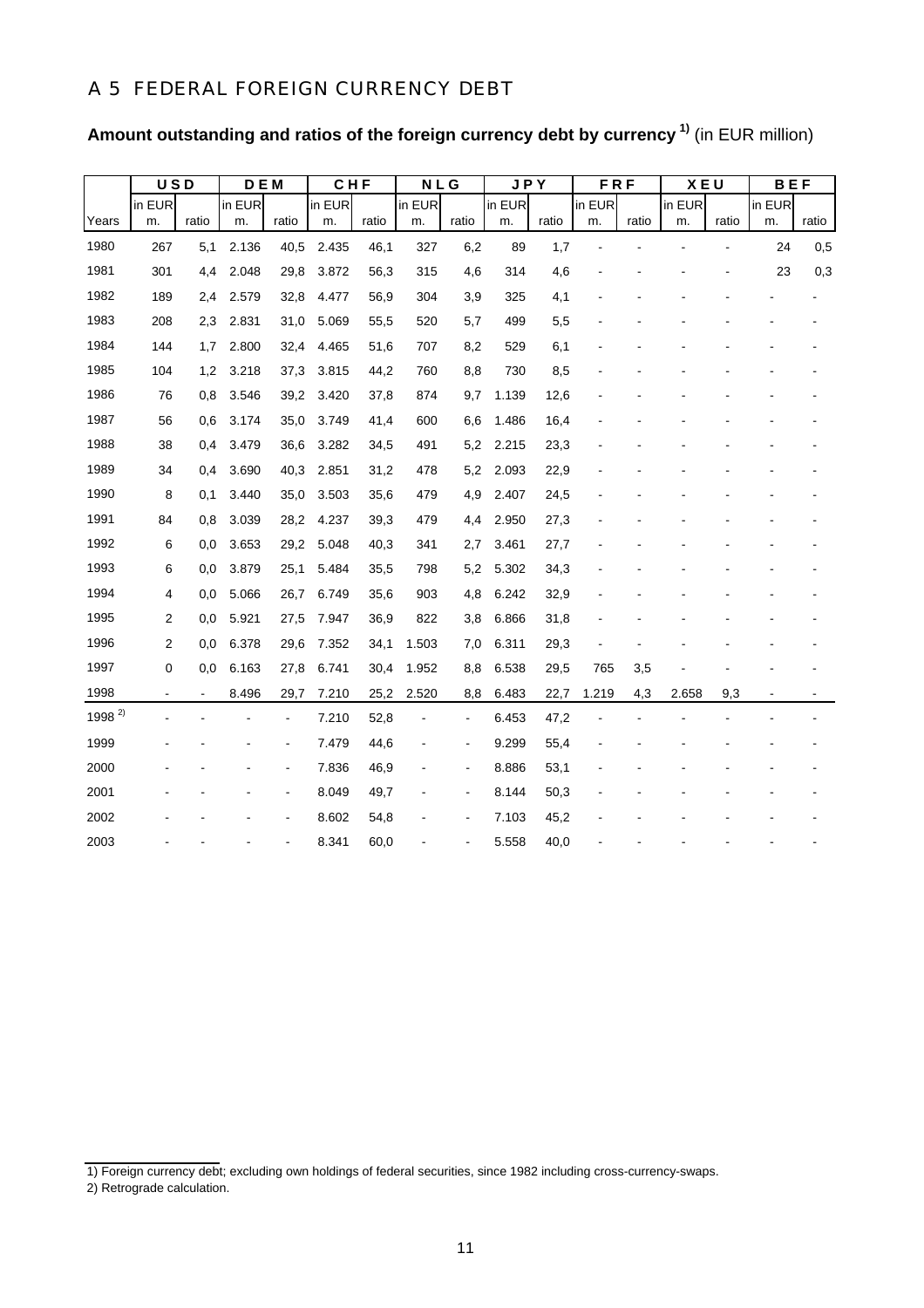# A 5 FEDERAL FOREIGN CURRENCY DEBT (cont.)

# **Level and development of the foreign currency debt (pre-swaps) by currency 1)**

(in million foreign currency)

|            | Level at the          |            |                        |           |            | Level at the |
|------------|-----------------------|------------|------------------------|-----------|------------|--------------|
| 1994       | beginning of the year | $cash-in2$ | cash-out <sup>2)</sup> |           | net change |              |
|            | in FC m.              | in FC m.   | in FC m.               | in FC m.  | in $%$     | in FC m.     |
| <b>USD</b> | 4.320,3               | 800,0      | 298,4                  | 501,6     | 11,6       | 4.821,9      |
|            |                       |            |                        |           |            |              |
| <b>DEM</b> | 6.793,0               | 2.550,0    | 750,0                  | 1.800,0   | 26,5       | 8.593,0      |
| <b>CHF</b> | 2.949,8               | 1.200.0    | 150,0                  | 1.050.0   | 35,6       | 3.999,8      |
| <b>NLG</b> | 1.450.0               | 1.000.0    | 0,0                    | 1.000.0   | 69,0       | 2.450,0      |
| <b>JPY</b> | 554.900.0             | 124.000.0  | 30.000,0               | 94.000.0  | 16,9       | 648.900,0    |
| <b>XEU</b> | 200,0                 | 0,0        | 200,0                  | $-200,0$  | $-100,0$   | 0,0          |
| <b>AUD</b> | 100,0                 | 0,0        | 100,0                  | $-100.0$  | $-100.0$   | 0,0          |
| <b>GBP</b> | 135,0                 | 200,0      | 0,0                    | 200.0     | 148,1      | 335,0        |
| CAD        | 550,0                 | 0,0        | 0,0                    | 0,0       | 0,0        | 550,0        |
| ITL        | 0,0                   | 560.000.0  | 0,0                    | 560,000.0 |            | 560.000,0    |
| <b>FRF</b> | 1.649,4               | 0,0        | 0,0                    | 0,0       | 0,0        | 1.649,4      |
| <b>ESP</b> | 15,000.0              | 0,0        | 0,0                    | 0,0       | 0,0        | 15,000.0     |

|            | Level at the          |                 |                  |           |            | Level at the |
|------------|-----------------------|-----------------|------------------|-----------|------------|--------------|
| 1995       | beginning of the year | cash-in $^{2)}$ | cash-out $^{2)}$ |           | net change |              |
|            | in FC m.              | in FC m.        | in FC m.         | in FC m.  | in $%$     | in FC m.     |
| <b>USD</b> | 4.821,9               | 519,7           | 411.1            | 108.6     | 2,3        | 4.930,5      |
| <b>DEM</b> | 8.593,0               | 3.419,8         | 392,0            | 3.027,8   | 35,2       | 11.620,8     |
| <b>CHF</b> | 3.999,8               | 1.000.0         | 1.200,0          | $-200.0$  | $-5,0$     | 3.799,8      |
| <b>NLG</b> | 2.450.0               | 0,0             | 0,0              | 0,0       | 0,0        | 2.450,0      |
| <b>JPY</b> | 648.900.0             | 180.000,0       | 69.718.0         | 110.282,0 | 17,0       | 759.182,0    |
| <b>XEU</b> | 0,0                   | 400,0           | 0,0              | 400,0     |            | 400,0        |
| <b>GBP</b> | 335,0                 | 0,0             | 0,0              | 0,0       | 0,0        | 335,0        |
| CAD        | 550,0                 | 0,0             | 0,0              | 0,0       | 0,0        | 550,0        |
| ITL        | 560,000.0             | 300,000.0       | 0,0              | 300,000.0 | 53,6       | 860.000,0    |
| <b>FRF</b> | 1.649,4               | 0,0             | 0,0              | 0,0       | 0,0        | 1.649,4      |
| <b>ESP</b> | 15,000.0              | 0,0             | 0,0              | 0,0       | 0,0        | 15.000,0     |
| LUF        | 0,0                   | 5.000,0         | 0,0              | 5.000,0   |            | 5.000,0      |

|            | Level at the          |                 |              |             |            | Level at the |
|------------|-----------------------|-----------------|--------------|-------------|------------|--------------|
| 1996       | beginning of the year | cash-in $^{2)}$ | cash-out $2$ |             | net change |              |
|            | in FC m.              | in FC m.        | in FC m.     | in FC m.    | in $%$     | in FC m.     |
| <b>USD</b> | 4.930,5               | 200,0           | 901,5        | $-701,5$    | $-14,2$    | 4.229,0      |
| <b>DEM</b> | 11.620,8              | 2.425,2         | 125,3        | 2.299,9     | 19,8       | 13.920,7     |
| <b>CHF</b> | 3.799.8               | 750.0           | 650,0        | 100.0       | 2,6        | 3.899,8      |
| <b>NLG</b> | 2.450.0               | 1.500,0         | 0,0          | 1.500.0     | 61,2       | 3.950,0      |
| <b>JPY</b> | 759.182,0             | 30.436,2        | 65.718,2     | $-35.282,0$ | $-4,6$     | 723.900,0    |
| <b>XEU</b> | 400,0                 | 0,0             | 0,0          | 0,0         | 0,0        | 400,0        |
| <b>GBP</b> | 335,0                 | 0,0             | 0,0          | 0,0         | 0,0        | 335,0        |
| CAD        | 550,0                 | 0,0             | 0,0          | 0,0         | 0,0        | 550,0        |
| ITL        | 860.000,0             | 0,0             | 0,0          | 0,0         | 0,0        | 860.000,0    |
| <b>FRF</b> | 1.649,4               | 0,0             | 0,0          | 0,0         | 0,0        | 1.649,4      |
| <b>ESP</b> | 15.000,0              | 0,0             | 0,0          | 0,0         | 0,0        | 15.000,0     |
| LUF        | 5.000.0               | 1.500,0         | 0,0          | 1.500.0     | 30,0       | 6.500,0      |

<sup>1)</sup> Including own holdings of federal securities.

<sup>2)</sup> Including conversions.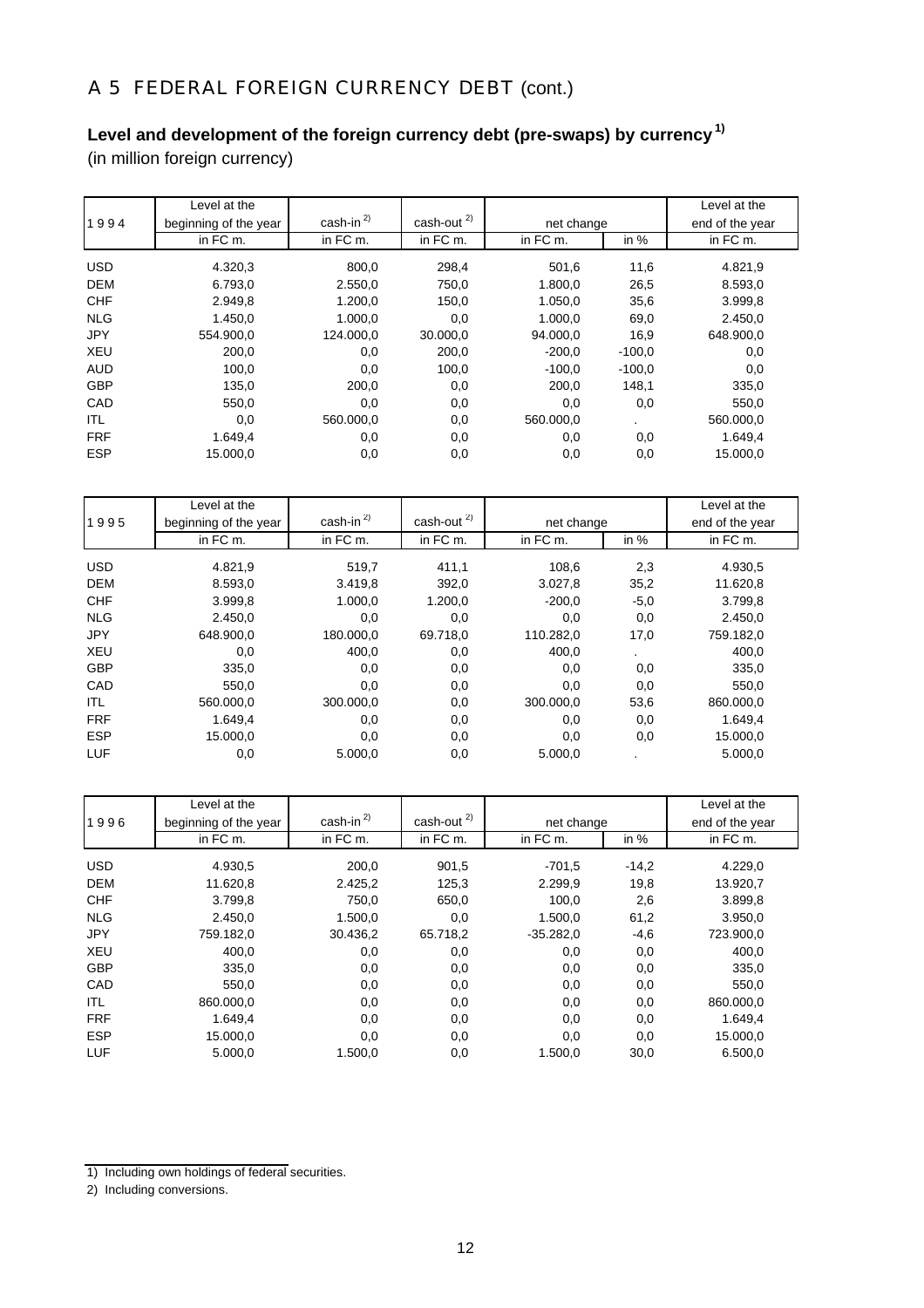# A 5 FEDERAL FOREIGN CURRENCY DEBT (cont.)

# **Level and development of the foreign currency debt (pre-swaps) by currency 1)**

(in million foreign currency)

|            | Level at the          |                 |                  |              |          | Level at the    |
|------------|-----------------------|-----------------|------------------|--------------|----------|-----------------|
| 1997       | beginning of the year | cash-in $^{2)}$ | cash-out $^{2)}$ | net change   |          | end of the year |
|            | in FC m.              | in FC m.        | in FC m.         | in FC m.     | in $%$   | in FC m.        |
| <b>USD</b> | 4.229,0               | 110,2           | 751,6            | $-641,4$     | $-15,2$  | 3.587,6         |
| <b>DEM</b> | 13.920,7              | 425,0           | 500,0            | $-75,0$      | $-0.5$   | 13.845,7        |
| <b>CHF</b> | 3.899,8               | 0,0             | 450,0            | $-450,0$     | $-11,5$  | 3.449,8         |
| <b>NLG</b> | 3.950,0               | 1.000,0         | 200,0            | 800,0        | 20,3     | 4.750,0         |
| <b>JPY</b> | 723.900,0             | 0,0             | 24.900,0         | $-24.900,0$  | $-3,4$   | 699.000,0       |
| <b>XEU</b> | 400,0                 | 0,0             | 0,0              | 0,0          | 0,0      | 400,0           |
| <b>GBP</b> | 335,0                 | 0,0             | 0,0              | 0,0          | 0,0      | 335,0           |
| CAD        | 550,0                 | 0,0             | 0,0              | 0,0          | 0,0      | 550,0           |
| ITL        | 860.000,0             | 0,0             | 400.000,0        | $-400.000,0$ | $-46,5$  | 460.000,0       |
| <b>FRF</b> | 1.649,4               | 5.000,0         | 0,0              | 5.000,0      | 303,1    | 6.649,4         |
| <b>ESP</b> | 15.000,0              | 0,0             | 15.000,0         | $-15.000,0$  | $-100,0$ | 0,0             |
| LUF        | 6.500,0               | 0,0             | 0,0              | 0,0          | 0,0      | 6.500,0         |
| <b>CZK</b> | 0,0                   | 3.000,0         | 0,0              | 3.000,0      |          | 3.000,0         |
| ZAR        | 0,0                   | 150,0           | 0,0              | 150,0        |          | 150,0           |
| <b>PLN</b> | 0,0                   | 100,0           | 0,0              | 100,0        |          | 100,0           |

|            | Level at the                        |                 |              |              |         | Level at the    |
|------------|-------------------------------------|-----------------|--------------|--------------|---------|-----------------|
| 1998       | beginning of the year <sup>3)</sup> | cash-in $^{2)}$ | cash-out $2$ | net change   |         | end of the year |
|            | in FC m.                            | in FC m.        | in FC m.     | in FC m.     | in $%$  | in FC m.        |
| <b>USD</b> | 3.587,6                             | 33,6            | 100,5        | $-66.9$      | $-1,9$  | 3.520,7         |
| <b>DEM</b> | 13.845,7                            | 9.050,0         | 4.700,0      | 4.350,0      | 31,4    | 18.195,7        |
| <b>CHF</b> | 3.449.8                             | 1.300,0         | 0,0          | 1.300.0      | 37,7    | 4.749,8         |
| <b>NLG</b> | 4.750.0                             | 1.500,0         | 250.0        | 1.250.0      | 26,3    | 6.000.0         |
| <b>JPY</b> | 699.000,0                           | 0,0             | 50.000,0     | $-50.000,0$  | $-7,2$  | 649.000,0       |
| <b>XEU</b> | 400,0                               | 2.651,9         | 400,0        | 2.251.9      | 563,0   | 2.651,9         |
| <b>GBP</b> | 335,0                               | 250,0           | 0,0          | 250.0        | 74,6    | 585,0           |
| CAD        | 550,0                               | 0,0             | 0,0          | 0,0          | 0,0     | 550,0           |
| ITL        | 460.000,0                           | 0,0             | 200.000.0    | $-200.000,0$ | $-43,5$ | 260.000,0       |
| <b>FRF</b> | 6.649,4                             | 3.000,0         | 0,0          | 3.000,0      | 45,1    | 9.649,4         |
| LUF        | 6.500,0                             | 0,0             | 0,0          | 0,0          | 0,0     | 6.500,0         |
| <b>CZK</b> | 3.000,0                             | 0,0             | 0,0          | 0,0          | 0,0     | 3.000,0         |
| ZAR        | 150,0                               | 0,0             | 0,0          | 0,0          | 0,0     | 150,0           |
| <b>PLN</b> | 100,0                               | 0,0             | 0,0          | 0,0          | 0,0     | 100,0           |

| 1999       | Level at the<br>beginning of the year <sup>4)</sup> | cash-in $^{5)}$ | cash-out <sup>5)</sup> |            | net change |           |  |
|------------|-----------------------------------------------------|-----------------|------------------------|------------|------------|-----------|--|
|            | in FC m.                                            | in FC m.        | in FC m.               | in FC m.   | in $%$     | in FC m.  |  |
| <b>USD</b> | 3.520,8                                             | 1.198,6         | 333,6                  | 865,0      | 24,6       | 4.385,8   |  |
| <b>CHF</b> | 4.750,0                                             | 500,0           | 300,0                  | 200,0      | 4,2        | 4.950,0   |  |
| <b>JPY</b> | 649.000,0                                           | 0,0             | 0,0                    | 0,0        | 0,0        | 649.000,0 |  |
| <b>GBP</b> | 585,0                                               | 0,0             | 100,0                  | $-100,0$   | $-17,1$    | 485,0     |  |
| CAD        | 550,0                                               | 0,0             | 0,0                    | 0,0        | 0,0        | 550,0     |  |
| <b>CZK</b> | 3.000,0                                             | 0,0             | 1.500,0                | $-1.500,0$ | $-50,0$    | 1.500,0   |  |
| ZAR        | 150,0                                               | 0,0             | 150,0                  | $-150,0$   | $-100.0$   | 0,0       |  |
| <b>PLN</b> | 100,0                                               | 0,0             | 100,0                  | $-100,0$   | $-100,0$   | 0,0       |  |

1) Including own holdings of federal securities.

2) Including conversions.

<sup>3)</sup> Excluding public entities debt (including public entities swaps).

<sup>4)</sup> Brake of time series: Non euro-debt excluding public entities-debt.

<sup>5)</sup> Including changes in receivables for public entities and conversions.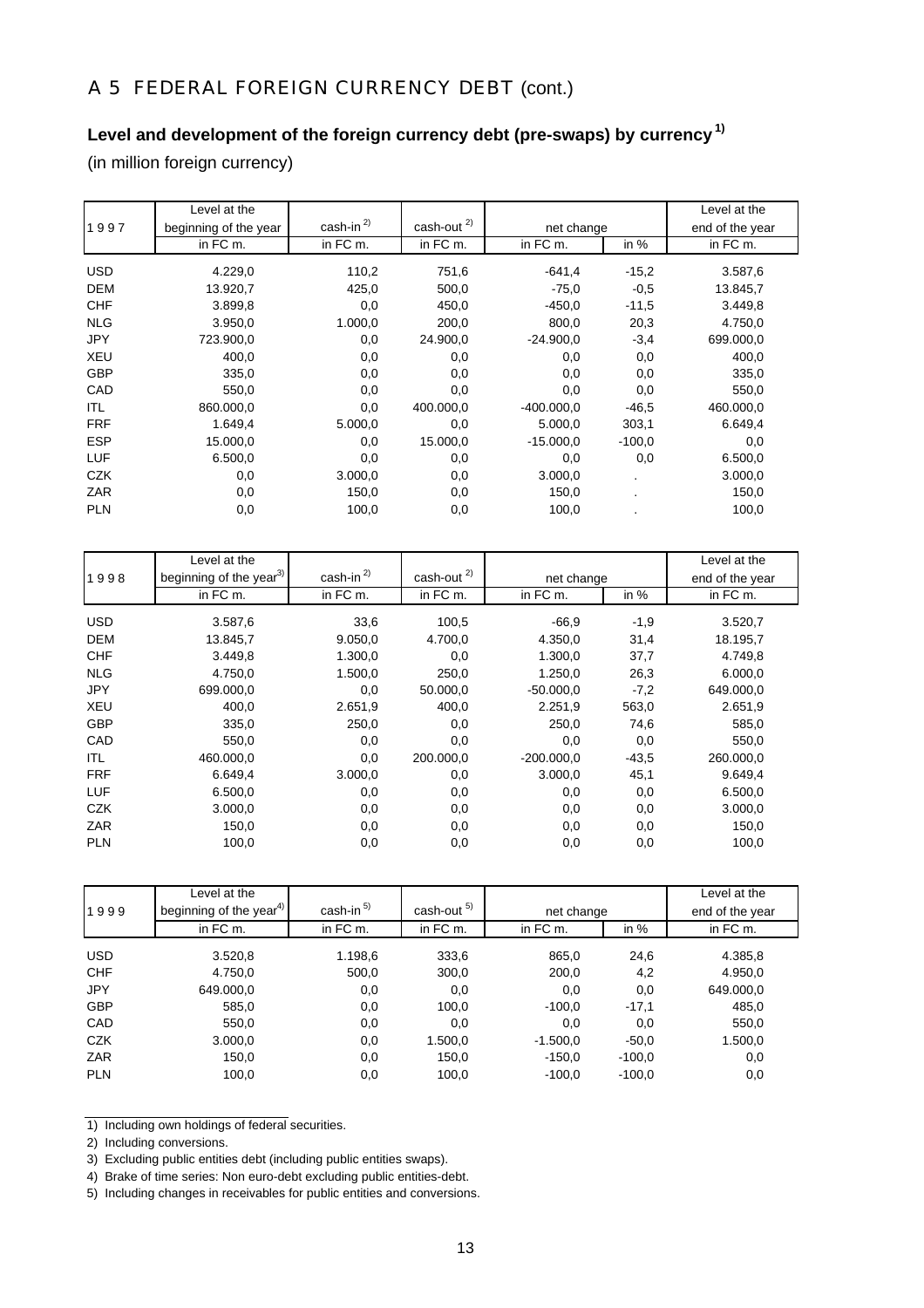# A 5 FEDERAL FOREIGN CURRENCY DEBT (cont.)

## **Level and development of the foreign currency debt (pre-swaps) by currency 1)**

(in million foreign currency)

|            | Level at the                        |                 |                        |             |          | Level at the    |
|------------|-------------------------------------|-----------------|------------------------|-------------|----------|-----------------|
| 2000       | beginning of the year <sup>2)</sup> | cash-in $^{3)}$ | cash-out <sup>3)</sup> | net change  |          | end of the year |
|            | in FC m.                            | in FC m.        | in FC m.               | in FC m.    | in $%$   | in FC m.        |
| USD        | 4.385,8                             | 747,9           | 1.049,0                | $-301.1$    | $-6,9$   | 4.084,7         |
| <b>CHF</b> | 4.950,0                             | 250,0           | 1.500,0                | $-1.250,0$  | $-25.3$  | 3.700,0         |
| <b>JPY</b> | 649.000,0                           | 0,0             | 40.000,0               | $-40.000.0$ | $-6,2$   | 609.000,0       |
| <b>GBP</b> | 485,0                               | 0,0             | 0,0                    | 0,0         | 0,0      | 485,0           |
| CAD        | 550,0                               | 0,0             | 0,0                    | 0.0         | 0,0      | 550,0           |
| <b>CZK</b> | 1.500,0                             | 0,0             | 1.500,0                | $-1.500.0$  | $-100.0$ | 0,0             |

|            | Level at the                        |                 |               |              |         | Level at the    |
|------------|-------------------------------------|-----------------|---------------|--------------|---------|-----------------|
| 2001       | beginning of the year <sup>2)</sup> | cash-in $^{3)}$ | cash-out $3)$ | net change   |         | end of the year |
|            | in FC m.                            | in FC m.        | in FC m.      | in FC m.     | in $%$  | in FC m.        |
| <b>USD</b> | 4.084.7                             | 1.750,0         | 671.1         | 1.078,9      | 26,4    | 5.163,6         |
| <b>CHF</b> | 3.700,0                             | 100,0           | 300,0         | $-200.0$     | $-5.4$  | 3.500,0         |
| <b>JPY</b> | 609.000,0                           | 7.000,0         | 155.000,0     | $-148.000.0$ | $-24.3$ | 461.000,0       |
| <b>GBP</b> | 485,0                               | 0,0             | 35,0          | $-35.0$      | $-7,2$  | 450,0           |
| CAD        | 550,0                               | 0,0             | 0,0           | 0,0          | 0,0     | 550,0           |

|            | Level at the                        |              |                        |            |         | Level at the    |
|------------|-------------------------------------|--------------|------------------------|------------|---------|-----------------|
| 2002       | beginning of the year <sup>2)</sup> | cash-in $3)$ | cash-out <sup>3)</sup> | net change |         | end of the year |
|            | in FC m.                            | in FC m.     | in FC m.               | in FC m.   | in %    | in FC m.        |
| <b>USD</b> | 5.163,6                             | 2.377,1      | 1.350,0                | 1.027,1    | 19,9    | 6.190,7         |
| <b>CHF</b> | 3.500,0                             | 1.300,0      | 0,0                    | 1.300,0    | 37,1    | 4.800,0         |
| <b>JPY</b> | 461.000,0                           | 18.000,0     | 0,0                    | 18.000,0   | 3,9     | 479.000,0       |
| <b>GBP</b> | 450,0                               | 14,0         | 0,0                    | 14.0       | 3,1     | 464,0           |
| CAD        | 550,0                               | 0,0          | 250,0                  | $-250,0$   | $-45,5$ | 300,0           |
| <b>ZAR</b> | 0,0                                 | 300,0        | 0,0                    | 300,0      |         | 300,0           |
| <b>NOK</b> | 0,0                                 | 400,0        | 0,0                    | 400,0      |         | 400,0           |

| 2003       | Level at the<br>beginning of the year <sup>2)</sup> | cash-in $^{3)}$ | cash-out <sup>3)</sup> | net change  |          | Level at the<br>end of the year |
|------------|-----------------------------------------------------|-----------------|------------------------|-------------|----------|---------------------------------|
|            | in FC m.                                            | in FC m.        | in FC m.               | in FC m.    | in $%$   | in FC m.                        |
| <b>USD</b> | 6.190.7                                             | 4.808.5         | 966.0                  | 3.842.5     | 62,1     | 10.033,2                        |
| <b>CHF</b> | 4.800,0                                             | 0,0             | 0,0                    | 0,0         | 0,0      | 4.800,0                         |
| <b>JPY</b> | 479.000,0                                           | 16.000,0        | 113.700.0              | $-97.700.0$ | $-20,4$  | 381.300,0                       |
| <b>GBP</b> | 464.0                                               | 0,0             | 14,0                   | $-14.0$     | $-3,0$   | 450,0                           |
| CAD        | 300,0                                               | 0,0             | 300.0                  | $-300,0$    | $-100.0$ | 0,0                             |
| ZAR        | 300,0                                               | 0,0             | 0,0                    | 0,0         | 0,0      | 300,0                           |
| <b>NOK</b> | 400,0                                               | 0,0             | 0,0                    | 0,0         | 0,0      | 400,0                           |
| <b>HUF</b> | 0,0                                                 | 13.000.0        | 0,0                    | 13,000.0    |          | 13.000.0                        |

- 1) Including own holdings of federal securities.
- 2) Excluding public entities debt (including public entities swaps).

<sup>3)</sup> Including changes in receivables for public entities and conversions.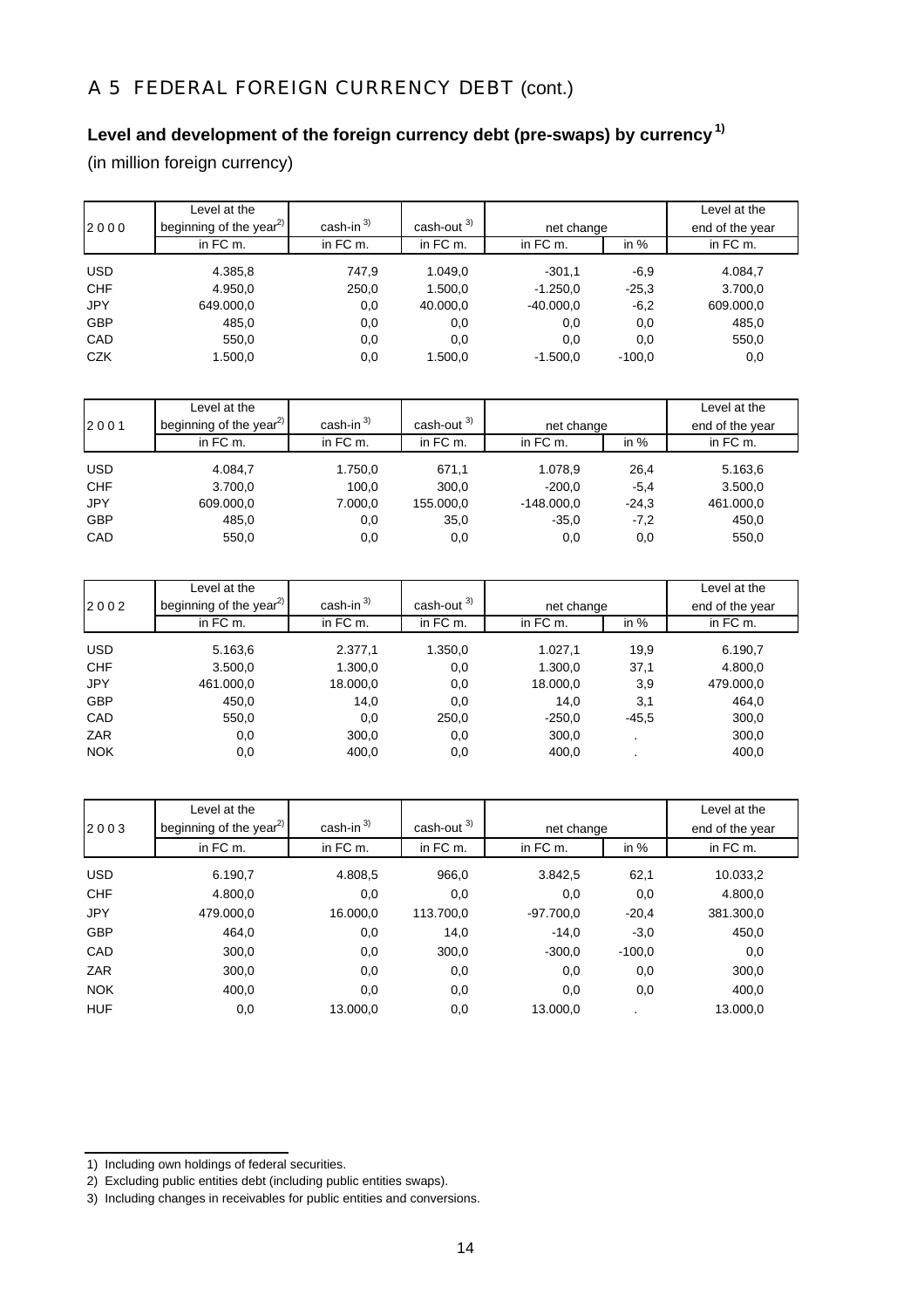# A 6 STRUCTURE OF THE FEDERAL DEBT AND THE CROSS CURRENCY SWAPS (CCS) 2003<sup>1)</sup>

|                                              |             | Level at the end of 2002 |             |              |             |             | net change  |             |             | Level at the end of 2003 |             |                |             |
|----------------------------------------------|-------------|--------------------------|-------------|--------------|-------------|-------------|-------------|-------------|-------------|--------------------------|-------------|----------------|-------------|
|                                              | Federal     | <b>CCS</b>               | <b>CCS</b>  | CCS          | Federal     | Federal     | CCS         | Federal     | Federal     | CCS                      | CCS         | <b>CCS</b>     | Federal     |
|                                              | debt        | pay-                     | receiv-     | net          | debt        | debt        | net         | debt        | debt        | pay-                     | receiv-     | net            | debt        |
| in EUR million                               | (excl. CCS) | ables                    | ables       | payables     | (incl. CCS) | (excl. CCS) | payables    | (incl. CCS) | (excl. CCS) | ables                    | ables       | payables       | (incl. CCS) |
| Euro debt                                    |             |                          |             |              |             |             |             |             |             |                          |             |                |             |
| <b>Bonds</b>                                 | 98.559      | 4.686                    | 5.719       | $-1.034$     | 97.526      | 3.959       | 3.235       | 7.194       | 102.519     | 9.117                    | 6.916       | 2.201          | 104.720     |
| Federal obligations                          | 1.587       | 218                      | 396         | $-179$       | 1.409       | $-97$       | $-67$       | $-164$      | 1.490       | 151                      | 396         | $-245$         | 1.245       |
| <b>Treasury bills</b>                        | 1.320       | 49                       | 0           | 49           | 1.369       | $-55$       | $-49$       | $-104$      | 1.265       | 0                        | $\mathbf 0$ | $\mathbf 0$    | 1.265       |
| Securitized euro debt                        | 101.467     | 4.952                    | 6.116       | $-1.164$     | 100.303     | 3.807       | 3.119       | 6.926       | 105.274     | 9.268                    | 7.312       | 1.956          | 107.229     |
| Insurance company loans                      | 7.586       | 0                        | 0           | $\mathbf 0$  | 7.586       | $-723$      | $\mathbf 0$ | $-723$      | 6.863       | $\mathbf 0$              | $\mathbf 0$ | 0              | 6.863       |
| Bank loans                                   | 7.458       | 0                        | 0           | $\Omega$     | 7.458       | $-656$      | 0           | $-656$      | 6.802       | 0                        | $\mathbf 0$ | $\Omega$       | 6.802       |
| Other loans                                  | 1.101       | 0                        | $\mathbf 0$ | $\mathbf 0$  | 1.101       | 25          | 0           | 25          | 1.127       | $\mathbf 0$              | $\mathbf 0$ | $\mathbf 0$    | 1.127       |
| Non-securitized euro debt                    | 16.146      | $\bf{0}$                 | $\bf{0}$    | $\mathbf{0}$ | 16.146      | $-1.354$    | $\mathbf 0$ | $-1.354$    | 14.792      | $\bf{0}$                 | $\mathbf 0$ | $\mathbf 0$    | 14.792      |
| Euro debt                                    | 117.612     | 4.952                    | 6.116       | $-1.163$     | 116.449     | 2.453       | 3.119       | 5.572       | 120.065     | 9.268                    | 7.312       | 1.956          | 122.021     |
| $FC - d e b t^{2}$                           |             |                          |             |              |             |             |             |             |             |                          |             |                |             |
| <b>Bonds</b>                                 | 12.476      | 9.178                    | 7.646       | 1.533        | 14.009      | 913         | $-2.477$    | $-1.564$    | 13.389      | 8.764                    | 9.709       | $-944$         | 12.444      |
| Private placements                           | 563         | 411                      | 201         | 210          | 773         | $-101$      | 44          | $-58$       | 461         | 382                      | 128         | 253            | 715         |
| Treasury bills                               | 46          | $\mathbf 0$              | 46          | $-46$        | $\mathbf 0$ | $-46$       | 46          | $\mathbf 0$ | $\mathbf 0$ | $\mathbf 0$              | $\mathbf 0$ | $\overline{0}$ | 0           |
| <b>Securitized FC debt</b>                   | 13.085      | 9.589                    | 7.893       | 1.696        | 14.781      | 765         | $-2.387$    | $-1.622$    | 13.850      | 9.146                    | 9.837       | $-691$         | 13.159      |
| Loans                                        | 957         | $\mathbf 0$              | 0           | $\mathbf 0$  | 957         | $-187$      | 0           | $-187$      | 770         | 0                        | 0           | 0              | 770         |
| Foreign currency debt                        | 14.042      | 9.589                    | 7.893       | 1.696        | 15.738      | 578         | $-2.387$    | $-1.809$    | 14.620      | 9.146                    | 9.837       | $-691$         | 13.929      |
| <b>Federal debt</b>                          | 131.654     | 14.541                   | 14.009      | 533          | 132.187     | 3.031       | 732         | 3.764       | 134.685     | 18.414                   | 17.149      | 1.265          | 135.951     |
| less own holdings                            |             |                          |             |              | 8.233       |             |             | 840         |             |                          |             |                | 9.073       |
| adjusted euro debt 3)                        |             |                          |             |              | 108.248     |             |             | 4.730       |             |                          |             |                | 112.979     |
| adjusted foreign currency debt <sup>3)</sup> |             |                          |             |              | 15.705      |             |             | $-1.806$    |             |                          |             |                | 13.899      |
|                                              |             |                          |             |              |             |             |             |             |             |                          |             |                |             |
| <b>Adjusted federal debt</b>                 |             |                          |             |              | 123.954     |             |             | 2.924       |             |                          |             |                | 126.878     |

1) Excluding public entities debt at nominal value.

2) Foreign currency debt.

3) The development of the adjusted debt can be found at the website of the Austrian Federal Financing Agency (http://www.oebfa.co.at).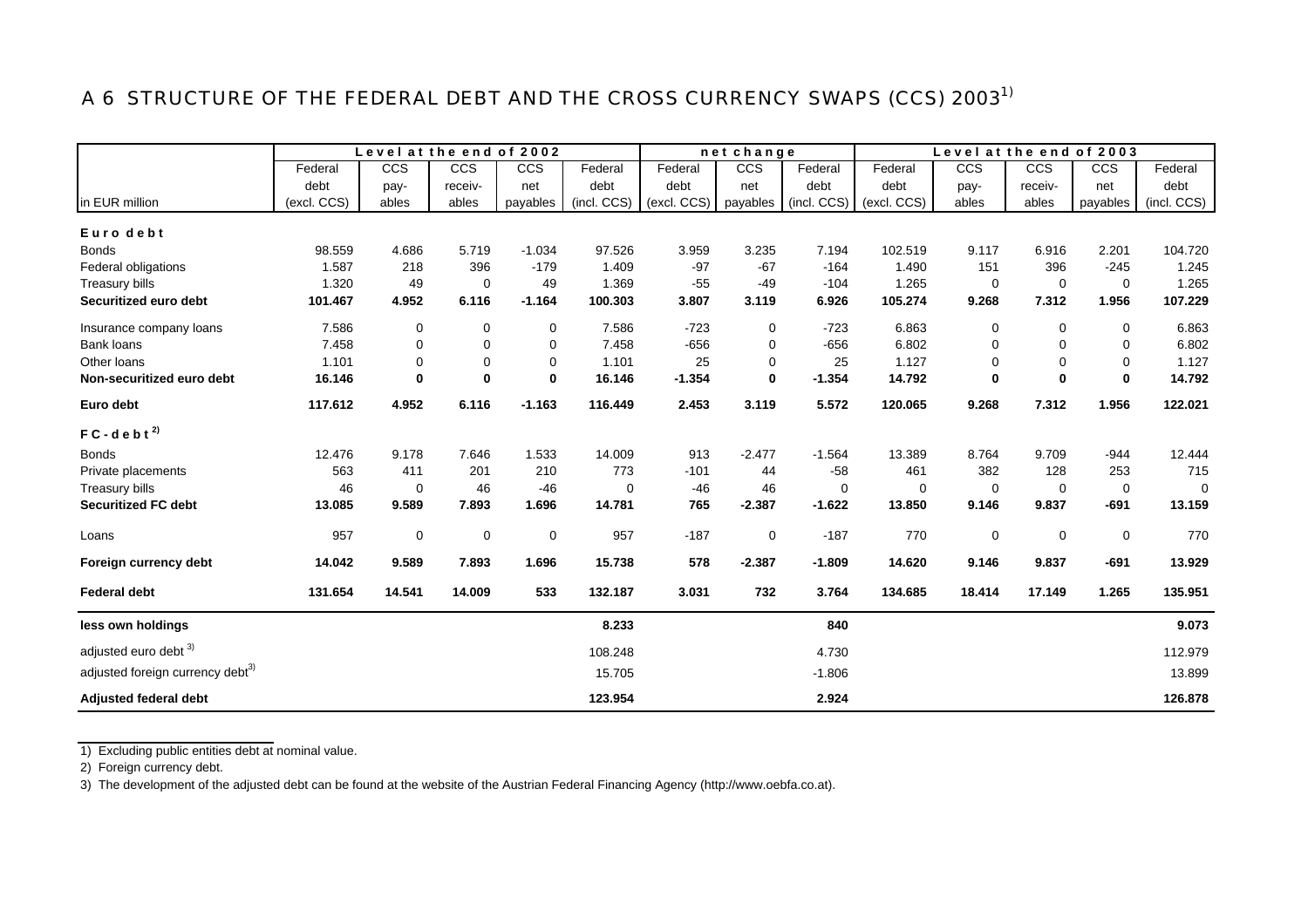## A 7 LONG-TERM LIABILITIES OF STATE-OWNED COMPANIES

| in EUR billion                                  | 1997           | 1998           | 1999                     | 2000           | 2001           | 2002           | $2003^{2}$     |
|-------------------------------------------------|----------------|----------------|--------------------------|----------------|----------------|----------------|----------------|
| Federal companies <sup>3)</sup>                 |                |                |                          |                |                |                |                |
| Alpenstraßen AG                                 | 0,0            | $\blacksquare$ | $\blacksquare$           | $\blacksquare$ |                | $\blacksquare$ |                |
| <b>ASFINAG</b>                                  | 5,6            | 5,6            | 6,1                      | 6,3            | 6,9            | 7,3            | 8,0            |
| <b>AUSTRO CONTROL</b>                           | $\blacksquare$ | $\blacksquare$ | 0,1                      | 0,1            | 0,1            | 0,1            |                |
| <b>BIG</b>                                      | 1,1            | 1,2            | 1,2                      | 1,2            | 2,1            | 2,4            | 3,4            |
| <b>MUQUA</b>                                    | $\blacksquare$ | $\blacksquare$ | $\blacksquare$           | $\blacksquare$ | 0,1            | 0,1            | 0,1            |
| ÖBB                                             | 2,9            | 3,6            | 4,0                      | 4,3            | 4,5            | 4,8            | 4,7            |
| thereof ÖBB-Infrastructure                      | 2,1            | 2,9            | 3,4                      | 3,8            | 3,9            | 3,9            | 3,4            |
| ÖIAG                                            | 3,4            | 3,3            | 3,4                      | 2,9            | 2,0            | 1,4            | 1,3            |
| ÖSAG                                            | $\blacksquare$ | $\blacksquare$ | $\blacksquare$           | $\blacksquare$ | $\blacksquare$ | $\blacksquare$ |                |
| <b>PTBG</b>                                     | 3,6            | 3,1            | 2,5                      | $\blacksquare$ | $\blacksquare$ | $\blacksquare$ | $\overline{a}$ |
| <b>SCHIG</b>                                    | 1,8            | 2,1            | 2,3                      | 3,3            | 3,9            | 4,7            | 5,1            |
| <b>Total</b>                                    | 18,3           | 18,9           | 19,5                     | 18,0           | 19,5           | 20,7           | 22,5           |
| thereof federal financing $4$                   |                | 2,2            | 5,4                      | 7,8            | 9,2            | 11,7           | 10,9           |
| Regional hospital services companies 5)         |                |                |                          |                |                |                |                |
| <b>KABEG</b>                                    | 0,1            | 0,1            | 0,1                      | 0,1            | 0,2            | 0,2            | 0,3            |
| <b>KAGes</b>                                    |                | 0,0            | 0,0                      | 0,0            | 0,2            | 0,1            | 0,4            |
| <b>KRAGES</b>                                   | 0,0            | 0,0            | 0,0                      | 0,0            | 0,0            | 0,0            | 0,0            |
| <b>LKS Holding</b>                              |                |                |                          |                | 0,0            | 0,0            |                |
| <b>TILAK</b>                                    |                |                | $\overline{\phantom{a}}$ |                |                | 0,0            | 0,1            |
| <b>Total</b>                                    | 0,1            | 0,1            | 0,1                      | 0,1            | 0,4            | 0,4            | 0,8            |
| thereof regional financing <sup>6)</sup>        | $\blacksquare$ | $\blacksquare$ | $\blacksquare$           | $\blacksquare$ | 0,2            | 0,1            | 0,4            |
| Local market companies <sup>7)</sup>            |                |                |                          |                |                |                |                |
| Local associations                              |                | 1,5            | 1,7                      | 2,0            | 2,3            | 2,2            |                |
| Local infrastructure companies excluding Vienna | 2,2            | 2,9            | 3,3                      | 3,7            | 4,6            | 5,5            |                |
| Vienna infrastructure companies                 | 1,4            | 1,4            | 1,4                      | 0,2            | 0,2            | 0,1            |                |
| Wiener Wohnen (Viennese Housing)                | 2,5            | 2,5            | 2,5                      | 2,3            | 2,2            | 2,1            | 2,0            |
| <b>Total</b>                                    | 6,0            | 8,3            | 8,9                      | 8,2            | 9,3            | 10,0           |                |
| <b>Total</b>                                    |                | 27,3           | 28,6                     | 26,3           | 29,2           | 31,1           |                |

**Abbreviations**

| <b>ASFINAG</b>     | Public sector road construction Plc.                 |
|--------------------|------------------------------------------------------|
| AUSTRO CONTROL     | AUSTRO CONTROL Austrian civil aviation Ltd.          |
| <b>BIG</b>         | <b>Federal Real Estate Association</b>               |
| KABEG              | Carinthian Hospital Services Association             |
| KAGes              | Styrian Hospital Services Ltd.                       |
| <b>KRAGES</b>      | Burgenland Hospital Services Ltd.                    |
| <b>LKS Holding</b> | Salzburg Holding of the regional clinics             |
| <b>MUQUA</b>       | MuseumsQuartier Errichtungs- und BetriebsgmbH        |
| ÖBB                | <b>Austrian Federal Railways</b>                     |
| ÖIAG               | Austrian State Holding company                       |
| ÖSAG               | Motorway Plc.                                        |
| <b>PTBG</b>        | Post- and Telekombeteiligungsverwaltungsgesellschaft |
| <b>SCHIG</b>       | Austrian Rail Infrastructure Financing Company       |
| <b>TILAK</b>       | Tyrolean Regional Hospital Services Company          |

 institutions) as well as capital market financing of central, regional and local authorities on behalf of off-budget entities. 1) Capital market financing with a one-year-maturity period (bonds, loan payables including assignments of claim for financial

2) Preliminary data.

3) Independent entities, which are assigned to the company sector according to ESA 1995.

4) Capital market financing on behalf of the Federation (especially federal bonds) to third parties, in the form of loans which are passed on to companies. The burden of debt remains on these companies. Third-party-financing by the Federation is possible according to the BHG since 1998 (§ 65c BHG i. d. j. F.).

5) Associations without liabilities against intermediaries or captial market financed regional loans are not included.

6) Capital market financing on behalf of the regional authorities to third parties, in the form of loans which are passed on to companies.

7) Companies of the local authorities with market-determined activities. Including infrastructure companies as well as municipal services (water supply, sewage disposal, residential industry) and local authorities associations (especially water supply, environment, health) Source: Companies balance data and Statistics Austria.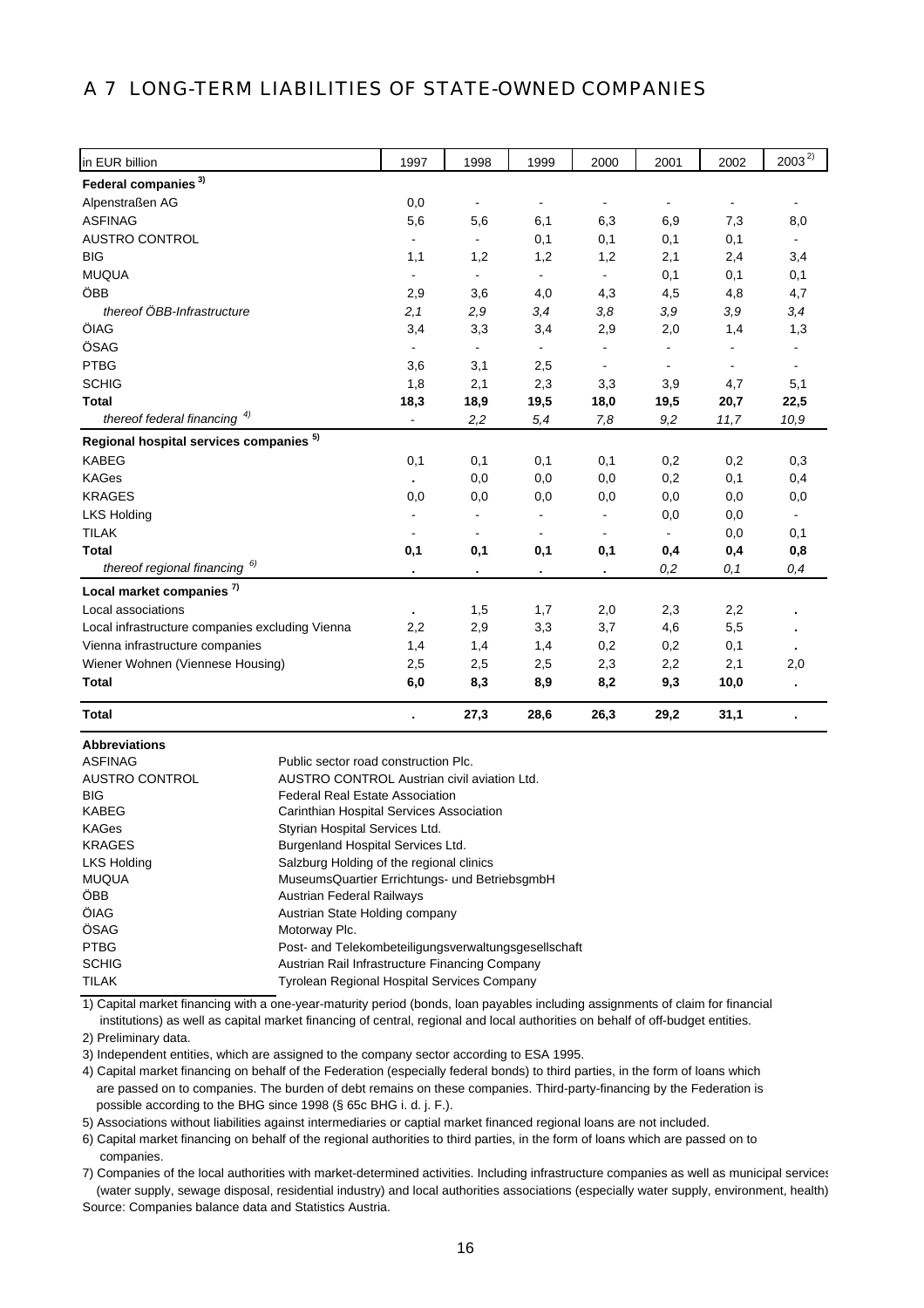# A 8 STATE GOVERNMENT GROSS DEBT <sup>1)</sup>

#### **Debt level** (in EUR million)

|                          | 1993    | 1994    | 1995    | 1996    | 1997    | 1998    | 1999    | 2000    | 2001    | 2002    |
|--------------------------|---------|---------|---------|---------|---------|---------|---------|---------|---------|---------|
| Burgenland <sup>2)</sup> | 100,4   | 92,9    | 167,1   | 165.3   | 163,3   | 212,0   | 210,0   | 208.1   | 207,8   | 207,8   |
| Carinthia                | 481,0   | 585.9   | 733,1   | 852,7   | 900,9   | 956,7   | 1.007,5 | 1.050,9 | 356,0   | 405,5   |
| Lower Austria            | 875,3   | 860,5   | 1.161,6 | 1.303,9 | 1.200,9 | 1.112,9 | 986,7   | 931,5   | 885,1   | 950,4   |
| Upper Austria            | 547,2   | 662,6   | 828,6   | 719,6   | 572,5   | 555.7   | 545,9   | 447,3   | 370,4   | ۰       |
| Salzburg                 | 292,9   | 302,2   | 343,5   | 408,4   | 462,7   | 436,6   | 385,9   | 383,3   | 365,6   | 347,2   |
| Styria <sup>2)</sup>     | 896,2   | 957,9   | 1.119.7 | 1.036.3 | 852.1   | 756.5   | 875,5   | 1.045.2 | 1.005.3 | 652,8   |
| Tyrol                    | 98,8    | 115,6   | 154,5   | 118,5   | 167,8   | 180.6   | 194.4   | 186.3   | 157.0   | 102,3   |
| Vorarlberg               | 77,2    | 77,3    | 81,5    | 90,2    | 92,2    | 92,8    | 88,4    | 86,7    | 83,6    | 81,7    |
| Vienna <sup>3)</sup>     | 2.760,8 | 3.288,5 | 4.090,4 | 3.943,0 | 4.015,7 | 3.793,6 | 3.581,3 | 2.044,2 | 2.083,9 | 2.104,4 |
| Total                    | 6.130,0 | 6.943.4 | 8.680,1 | 8.637,8 | 8.428,2 | 8.097,4 | 7.875,6 | 6.383,5 | 5.514,6 | 4.852.1 |

#### **Debt ratios** (in %)

|                          | 1993  | 1994  | 1995  | 1996  | 1997  | 1998  | 1999  | 2000  | 2001  | 2002  |
|--------------------------|-------|-------|-------|-------|-------|-------|-------|-------|-------|-------|
| Burgenland <sup>2)</sup> | 1,6   | 1,3   | 1,9   | 9, ا  | 1,9   | 2,6   | 2,7   | 3,3   | 3,8   | 4,3   |
| Carinthia                | 7,8   | 8,4   | 8,4   | 9,9   | 10,7  | 11,8  | 12,8  | 16,5  | 6,5   | 8,4   |
| Lower Austria            | 14,3  | 12,4  | 13,4  | 15,1  | 14,2  | 13,7  | 12,5  | 14,6  | 16,0  | 19,6  |
| <b>Upper Austria</b>     | 8,9   | 9,5   | 9,5   | 8,3   | 6,8   | 6,9   | 6,9   | 7,0   | 6,7   |       |
| Salzburg                 | 4,8   | 4,4   | 4,0   | 4,7   | 5,5   | 5,4   | 4,9   | 6,0   | 6,6   | 7,2   |
| Styria <sup>2)</sup>     | 14,6  | 13,8  | 12,9  | 12,0  | 10,1  | 9,3   | 11,1  | 16,4  | 18,2  | 13,5  |
| Tyrol                    | 1,6   | 1,7   | 1,8   | 1,4   | 2,0   | 2,2   | 2,5   | 2,9   | 2,8   | 2,1   |
| Vorarlberg               | 1,3   | 1,1   | 0,9   | 1,0   | 1,1   | 1,1   | 1,1   | 1,4   | 1,5   | 1,7   |
| Vienna $3)$              | 45,0  | 47,4  | 47,1  | 45,6  | 47,6  | 46,8  | 45,5  | 32,0  | 37,8  | 43,4  |
| <b>Total</b>             | 100,0 | 100,0 | 100,0 | 100,0 | 100,0 | 100,0 | 100,0 | 100,0 | 100.0 | 100,0 |

### **Annual change of the state debt** (in EUR million)

|                          | 1993     | 1994    | 1995    | 1996     | 1997     | 1998     | 1999     | 2000       | 2001     | 2002     |
|--------------------------|----------|---------|---------|----------|----------|----------|----------|------------|----------|----------|
| Burgenland <sup>2)</sup> | 7,5      | $-7,5$  | 74,2    | $-1,9$   | $-2,0$   | 48,7     | $-2,0$   | $-1,9$     | $-0.3$   | 0,0      |
| Carinthia                | 87,5     | 104,9   | 147,2   | 119,5    | 48,2     | 55,8     | 50,8     | 43,4       | $-694.9$ | 49,4     |
| Lower Austria            | 554,5    | $-14,8$ | 301,1   | 142,3    | $-103,0$ | $-88.0$  | $-126.2$ | $-55,2$    | $-46,4$  | 65,3     |
| Upper Austria            | 21,0     | 115,3   | 166,1   | $-109.0$ | $-147,1$ | $-16,8$  | $-9,8$   | $-98,6$    | $-77,0$  |          |
| Salzburg                 | $-20.5$  | 9,3     | 41,3    | 64,9     | 54,4     | $-26,2$  | $-50,7$  | $-2,6$     | $-17,6$  | $-18,4$  |
| Styria <sup>2)</sup>     | $-110,1$ | 61,7    | 161,8   | $-83,4$  | $-184.2$ | $-95,6$  | 118.9    | 169.7      | $-39.9$  | $-352.5$ |
| Tyrol                    | $-23.7$  | 16,7    | 38,9    | $-36,0$  | 49,3     | 12,8     | 13,9     | $-8,1$     | $-29.4$  | $-54.7$  |
| Vorarlberg               | 0,4      | 0,1     | 4,2     | 8,7      | 2,1      | 0,6      | $-4,4$   | $-1,8$     | $-3,1$   | $-1,9$   |
| Vienna $3)$              | 139,4    | 527,7   | 801,9   | $-147,4$ | 72,7     | $-222.1$ | $-212.3$ | $-1.537,1$ | 39,7     | 20,6     |
| Total                    | 655,9    | 813,4   | 1.736,7 | $-42,2$  | $-209.7$ | $-330.8$ | $-221.8$ | $-1.492,1$ | $-868.9$ | $-292,1$ |

### **Annual percentage change of the state debt** (in %)

|                          | 1993    | 1994   | 1995 | 1996    | 1997    | 1998    | 1999    | 2000    | 2001    | 2002    |
|--------------------------|---------|--------|------|---------|---------|---------|---------|---------|---------|---------|
| Burgenland <sup>2)</sup> | 8,0     | $-7,5$ | 79,9 | $-1,1$  | $-1,2$  | 29,9    | $-1,0$  | $-0.9$  | $-0,2$  | 0,0     |
| Carinthia                | 22,2    | 21,8   | 25,1 | 16,3    | 5,7     | 6,2     | 5,3     | 4,3     | $-66,1$ | 13,9    |
| Lower Austria            | 172,8   | $-1,7$ | 35,0 | 12,3    | $-7,9$  | $-7,3$  | $-11,3$ | $-5,6$  | $-5,0$  | 7,4     |
| Upper Austria            | 4,0     | 21,1   | 25,1 | $-13.2$ | $-20,4$ | $-2,9$  | $-1,8$  | $-18,1$ | $-17,2$ |         |
| Salzburg                 | $-6,5$  | 3,2    | 13,7 | 18,9    | 13,3    | $-5,7$  | $-11,6$ | $-0,7$  | $-4,6$  | $-5,0$  |
| Styria <sup>2)</sup>     | $-10.9$ | 6,9    | 16,9 | $-7,4$  | $-17,8$ | $-11,2$ | 15,7    | 19,4    | $-3,8$  | $-35.1$ |
| Tyrol                    | $-19.3$ | 16,9   | 33,7 | $-23.3$ | 41,6    | 7,6     | 7,7     | $-4,2$  | $-15,8$ | $-34,8$ |
| Vorarlberg               | 0,5     | 0,2    | 5,4  | 10,6    | 2,3     | 0,6     | -4,7    | $-2,0$  | $-3,6$  | $-2,3$  |
| Vienna <sup>3)</sup>     | 5,3     | 19,1   | 24,4 | $-3,6$  | 1,8     | $-5,5$  | $-5,6$  | $-42.9$ | 1,9     | 1,0     |
| <b>Total</b>             | 12,0    | 13,3   | 25,0 | $-0,5$  | $-2,4$  | $-3,9$  | $-2,7$  | $-18,9$ | $-13,6$ | $-5,3$  |

1) Excluding internal bonds. The debt of the regional authorities in the form of internal bonds amounted: 2.596,0 mio EUR at the end of 20 (decline compared to 1999 due to the spin-off of "Wiener Wohnen"), End of 2001: 2.541,8 mio EUR and End of 2002: 2.376,5 Mio EUR

2) Excluding third-party-debt servicing.

3) Since 2000 "Wiener Wohnen" is not included due to the spin-off.

Source: Statistics Austria - Gebarungen und Sektor Staat; current years.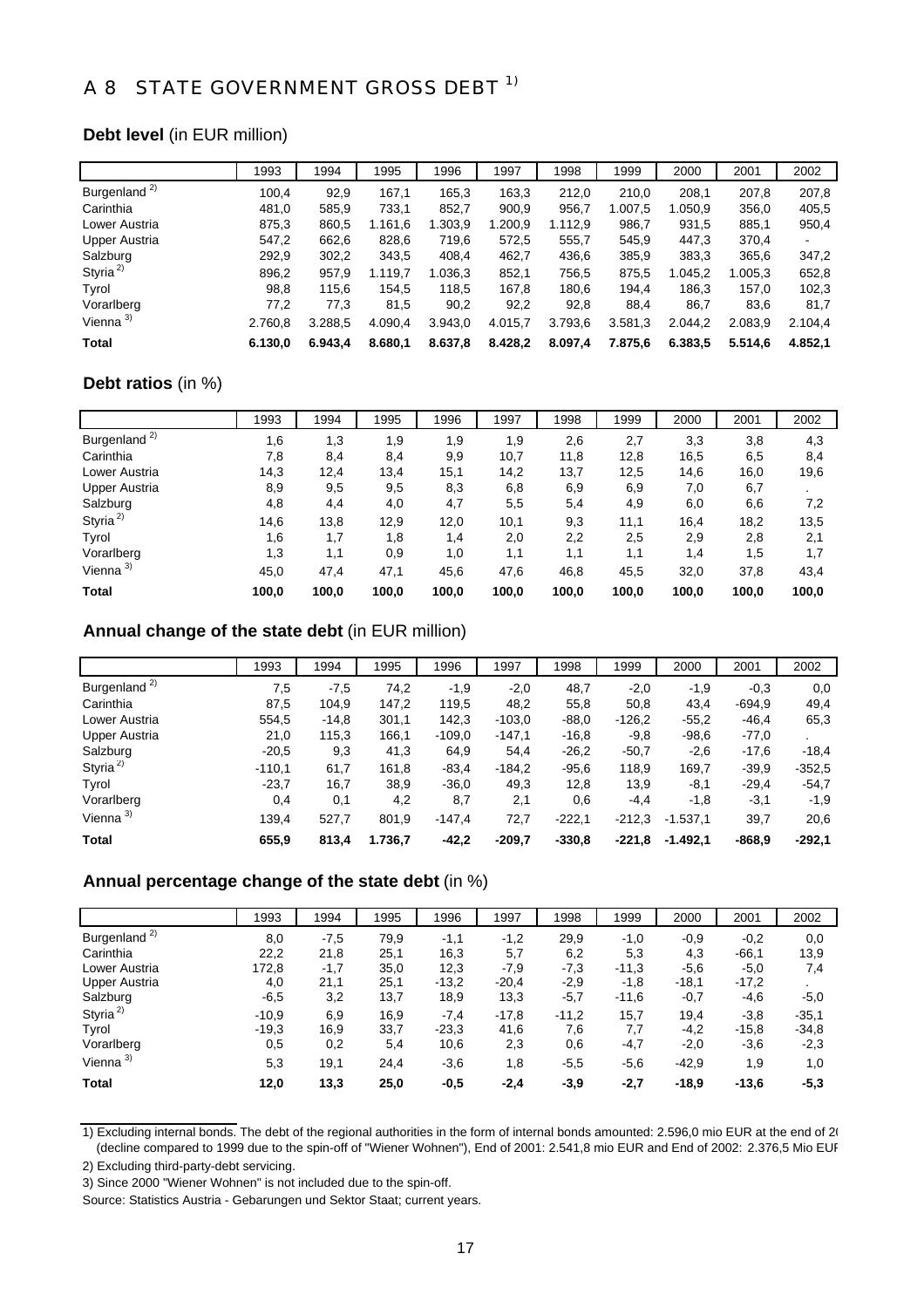## A 9 LOCAL GOVERNMENT GROSS DEBT

#### **Local debt** (in EUR million)

|                           | 1993    | 1994     | 1995     | 1996     | 1997     | 1998     | 1999     | 2000     | 2001     | 2002     |
|---------------------------|---------|----------|----------|----------|----------|----------|----------|----------|----------|----------|
| Burgenland                | 276.2   | 296.5    | 333.9    | 366.3    | 398.3    | 405.8    | 399.7    | 402.6    | 392.4    | 393,0    |
| Carinthia                 | 423.0   | 454.0    | 488.7    | 524.2    | 545.5    | 561.5    | 573.2    | 588.9    | 584.2    | 602,4    |
| Lower Austria             | 1.863.1 | 2.024.5  | 2.218.7  | 2.410.1  | 2.524.7  | 2.695.5  | 2.836.7  | 2.963.1  | 3.183.2  | 3.148.0  |
| Upper Austria             | 1.124.6 | 1.280.0  | 1.447.2  | 1.535.9  | 1.577,8  | 1.648.9  | 1.762.6  | 1.852.5  | 1.929.7  | 1.994,0  |
| Salzburg                  | 666.6   | 700,5    | 709,8    | 706.9    | 692.6    | 705.7    | 708.8    | 728.8    | 746.3    | 753,5    |
| Styria                    | 1.169.4 | 1.253.1  | 1.404.3  | 1.479.8  | 1.558.0  | 1.617.4  | 1.692.4  | 1.755.6  | 1.769.9  | 1.875,0  |
| Tyrol                     | 617.4   | 641,8    | 691.0    | 712.1    | 732.2    | 677.8    | 721.6    | 738.4    | 742.5    | 737.5    |
| Vorarlberg                | 330.3   | 378,4    | 418,8    | 446,0    | 461.4    | 487.3    | 526.4    | 564.6    | 591.6    | 593,6    |
| <b>Total excl. Vienna</b> | 6.470,6 | 7.028.8  | 7.712,5  | 8.181,2  | 8.490,4  | 8.799,9  | 9.221,5  | 9.594.4  | 9.939.7  | 10.097,0 |
| Vienna $1$                | 2.760.8 | 3.288.5  | 4.090.4  | 3.943.0  | 4.015.7  | 3.793.6  | 3.581.3  | 2.044.2  | 2.083.9  | 2.104.4  |
| Total                     | 9.231.5 | 10.317.2 | 11.802.9 | 12.124.2 | 12.506,1 | 12.593,5 | 12.802.8 | 11.638.7 | 12.023.6 | 12.201.5 |

## **Local debt ratios** (in %)

|                           | 1993  | 1994  | 1995  | 1996  | 1997  | 1998  | 1999  | 2000  | 2001  | 2002  |
|---------------------------|-------|-------|-------|-------|-------|-------|-------|-------|-------|-------|
| Burgenland                | 3,0   | 2,9   | 2,8   | 3,0   | 3,2   | 3,2   | 3,1   | 3,5   | 3,3   | 3,2   |
| Carinthia                 | 4,6   | 4,4   | 4,1   | 4,3   | 4,4   | 4,5   | 4,5   | 5,1   | 4,9   | 4,9   |
| Lower Austria             | 20,2  | 19,6  | 18,8  | 19,9  | 20,2  | 21,4  | 22,2  | 25,5  | 26,5  | 25,8  |
| Upper Austria             | 12,2  | 12,4  | 12,3  | 12,7  | 12,6  | 13,1  | 13,8  | 15,9  | 16,0  | 16,3  |
| Salzburg                  | 7,2   | 6,8   | 6,0   | 5,8   | 5,5   | 5,6   | 5,5   | 6,3   | 6,2   | 6,2   |
| Styria                    | 12,7  | 12,1  | 11,9  | 12,2  | 12,5  | 12,8  | 13,2  | 15,1  | 14,7  | 15,4  |
| Tyrol                     | 6,7   | 6,2   | 5,9   | 5,9   | 5,9   | 5,4   | 5,6   | 6,3   | 6,2   | 6,0   |
| Vorarlberg                | 3,6   | 3,7   | 3,5   | 3,7   | 3,7   | 3,9   | 4,1   | 4,9   | 4,9   | 4,9   |
| <b>Total excl. Vienna</b> | 70,1  | 68,1  | 65,3  | 67,5  | 67,9  | 69,9  | 72,0  | 82,4  | 82,7  | 82,8  |
| Vienna <sup>1)</sup>      | 29,9  | 31,9  | 34,7  | 32,5  | 32,1  | 30,1  | 28,0  | 17,6  | 17,3  | 17,2  |
| Total                     | 100.0 | 100.0 | 100,0 | 100,0 | 100,0 | 100,0 | 100,0 | 100,0 | 100,0 | 100.0 |

### **Annual change of the local debt** (in EUR million)

|                           | 1993  | 1994    | 1995    | 1996     | 1997    | 1998     | 1999     | 2000       | 2001    | 2002    |
|---------------------------|-------|---------|---------|----------|---------|----------|----------|------------|---------|---------|
| <b>Burgenland</b>         | 3,3   | 20,3    | 37,4    | 32,4     | 32,0    | 7,6      | $-6,2$   | 3,0        | $-10.3$ | 0,7     |
| Carinthia                 | 36,9  | 31,1    | 34,7    | 35,6     | 21,2    | 16,0     | 11,8     | 15,6       | $-4,7$  | 18,2    |
| Lower Austria             | 111.4 | 161.4   | 194,2   | 191,3    | 114.7   | 170,8    | 141.2    | 126.4      | 220,1   | $-35,3$ |
| Upper Austria             | 182,6 | 155,4   | 167,2   | 88,7     | 41,9    | 71,2     | 113,7    | 89,8       | 77,2    | 64,3    |
| Salzburg                  | 94,2  | 33,9    | 9,3     | $-2,9$   | $-14,3$ | 13,1     | 3,1      | 20,0       | 17,5    | 7,2     |
| Styria                    | 112.5 | 83,6    | 151,3   | 75,5     | 78,2    | 59.4     | 75,0     | 63.2       | 14.3    | 105.1   |
| Tyrol                     | 38,6  | 24.4    | 49,2    | 21,1     | 20,1    | $-54.4$  | 43,8     | 16,8       | 4,1     | $-5,0$  |
| Vorarlberg                | 34,0  | 48,1    | 40,4    | 27,1     | 15,4    | 25,9     | 39,1     | 38,1       | 27,1    | 2,0     |
| <b>Total excl. Vienna</b> | 613,5 | 558,1   | 683,7   | 468,7    | 309,1   | 309,6    | 421,6    | 372,9      | 345,3   | 157,3   |
| Vienna $1$                | 139,4 | 527,7   | 801,9   | $-147,4$ | 72,7    | $-222.1$ | $-212.3$ | $-1.537,1$ | 39,7    | 20,6    |
| Total                     | 752.8 | 1.085.8 | 1.485,6 | 321,3    | 381.9   | 87,4     | 209,3    | $-1.164.1$ | 385.0   | 177.8   |

### **Annual percentage change of the local debt** (in %)

|                           | 1993 | 1994 | 1995 | 1996   | 1997   | 1998   | 1999   | 2000    | 2001   | 2002   |
|---------------------------|------|------|------|--------|--------|--------|--------|---------|--------|--------|
| Burgenland                | 1,2  | 7,4  | 12,6 | 9,7    | 8,7    | 1,9    | $-1,5$ | 0,7     | $-2,5$ | 0,2    |
| Carinthia                 | 9,5  | 7,3  | 7,6  | 7,3    | 4,0    | 2,9    | 2,1    | 2,7     | $-0,8$ | 3,1    |
| Lower Austria             | 6,4  | 8,7  | 9,6  | 8,6    | 4,8    | 6,8    | 5,2    | 4,5     | 7,4    | $-1,1$ |
| <b>Upper Austria</b>      | 19,4 | 13,8 | 13,1 | 6,1    | 2,7    | 4,5    | 6,9    | 5,1     | 4,2    | 3,3    |
| Salzburg                  | 16,5 | 5,1  | 1,3  | $-0,4$ | $-2,0$ | 1,9    | 0,4    | 2,8     | 2,4    | 1,0    |
| Styria                    | 10,6 | 7,2  | 12,1 | 5,4    | 5,3    | 3,8    | 4,6    | 3,7     | 0,8    | 5,9    |
| Tyrol                     | 6,7  | 3,9  | 7,7  | 3,1    | 2,8    | $-7,4$ | 6,5    | 2,3     | 0,5    | $-0,7$ |
| Vorarlberg                | 11,5 | 14,5 | 10,7 | 6,5    | 3,5    | 5,6    | 8,0    | 7,2     | 4,8    | 0,3    |
| <b>Total excl. Vienna</b> | 10,5 | 8,6  | 9,7  | 6,1    | 3,8    | 3,6    | 4,8    | 4,0     | 3,6    | 1,6    |
| Vienna <sup>1)</sup>      | 5,3  | 19,1 | 24,4 | $-3,6$ | 1,8    | $-5,5$ | $-5,6$ | $-42.9$ | 1,9    | 1,0    |
| <b>Total</b>              | 8,9  | 11,8 | 14,4 | 2,7    | 3,1    | 0,7    | 1,7    | $-9,1$  | 3,3    | 1,5    |

1) Since 2000 "Wiener Wohnen" is not included due to the spin-off.

Source: Statistics Austria - Gebarungen und Sektor Staat; current years.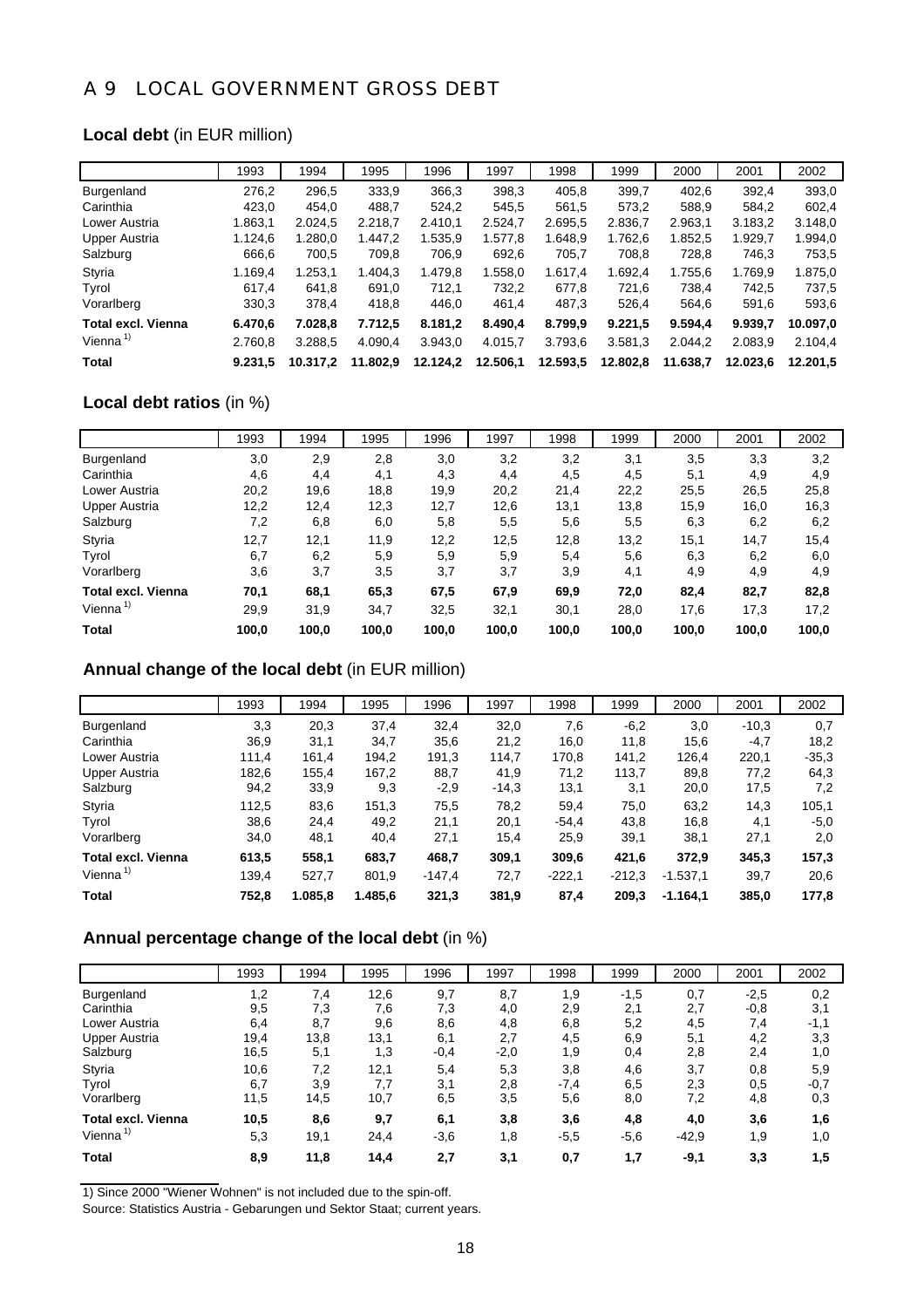### A 10 GENERAL GOVERNMENT DEBT - INTERNATIONAL COMPARISON

|                  | 1994  | 1995  | 1996  | 1997  | 1998  | 1999  | 2000  | 2001  | 2002  | 2003  |
|------------------|-------|-------|-------|-------|-------|-------|-------|-------|-------|-------|
| Belgium          | 137,6 | 133,5 | 127,5 | 124,1 | 120,4 | 114,8 | 109,1 | 108,1 | 105,8 | 100,5 |
| Germany          | 49,8  | 56,6  | 58,6  | 60,6  | 61,3  | 61,2  | 60,2  | 59,4  | 60,8  | 64,2  |
| Finland          | 61,6  | 57,0  | 57,2  | 53,1  | 48,9  | 47,0  | 44,6  | 43,9  | 42,6  | 45,3  |
| France           | 48,4  | 55,3  | 56,5  | 59,3  | 59,9  | 58,5  | 57,2  | 56,8  | 58,6  | 63,0  |
| Greece           | 105,2 | 105,7 | 109,9 | 107,2 | 106,1 | 105,2 | 106,2 | 106,9 | 104,7 | 103,0 |
| Ireland          | 73,4  | 68,0  | 67,9  | 59,3  | 54,8  | 48,6  | 38,4  | 36,1  | 32,3  | 32,0  |
| Italy            | 119,7 | 127,1 | 126,0 | 119,7 | 117,2 | 115,5 | 111,2 | 110,6 | 108,0 | 106,2 |
| Luxemburg        | 6,3   | 6,7   | 7,1   | 6,7   | 6,3   | 6,0   | 5,5   | 5,5   | 5,7   | 4,9   |
| Netherlands      | 77,3  | 76,9  | 73,7  | 69,4  | 67,2  | 63,1  | 55,9  | 52,9  | 52,6  | 54,8  |
| Austria          | 64,7  | 69,2  | 69,1  | 64,7  | 64,9  | 67,5  | 67,0  | 67,1  | 66,6  | 64,9  |
| Portugal         | 62,4  | 64,2  | 62,9  | 58,1  | 55,3  | 54,3  | 53,3  | 55,6  | 58,1  | 59,4  |
| Spain            | 59,9  | 65,3  | 66,7  | 66,0  | 64,9  | 63,1  | 61,2  | 57,5  | 54,6  | 50,8  |
| Euro area        | 68,8  | 73,6  | 75,2  | 74,9  | 74,2  | 72,8  | 70,4  | 69,4  | 69,2  | 70,4  |
| Denmark          | 73,5  | 69,3  | 65,1  | 61,2  | 56,2  | 53,0  | 50,1  | 47,8  | 47,2  | 45,0  |
| United Kingdom   | 48,5  | 51,8  | 52,2  | 50,8  | 47,6  | 45,0  | 42,1  | 38,9  | 38,5  | 39,9  |
| Sweden           | 73,9  | 73,7  | 73,5  | 70,6  | 68,1  | 62,8  | 52,8  | 54,4  | 52,6  | 51,9  |
| EU               | 66,3  | 70,6  | 71,8  | 70,6  | 69,2  | 67,8  | 64,0  | 63,2  | 62,5  | 64,0  |
| USA <sup>1</sup> | 60,2  | 59,7  | 58,6  | 56,1  | 53,1  | 49,8  | 44,3  | 43,5  | 45,6  | 48,0  |
| Japan $^{2)}$    | 58,3  | 62,9  | 67,4  | 70,8  | 83,0  | 94,2  | 102,1 | 115,1 | 129,1 | 134,4 |
| Switzerland      | 44,4  | 45,8  | 48,2  | 50,3  | 53,1  | 50,2  | 49,9  | 50,5  | 54,0  | 56,4  |

#### **General government gross debt** (in % of the GDP)

## **General government gross debt per capita** (in EUR)<sup>3)</sup>

|                    | 1994   | 1995   | 1996   | 1997   | 1998   | 1999   | 2000   | 2001   | 2002   | 2003   |
|--------------------|--------|--------|--------|--------|--------|--------|--------|--------|--------|--------|
| Belgium            | 27.000 | 27.900 | 26.700 | 26.300 | 26.400 | 26.500 | 26.400 | 26.700 | 26.600 | 26.000 |
| Germany            | 10.800 | 13.000 | 13.400 | 13.800 | 14.300 | 14.700 | 14.900 | 15.000 | 15.600 | 16.600 |
| Finland            | 10.200 | 11.100 | 11.200 | 11.200 | 11.000 | 10.900 | 11.200 | 11.500 | 11.500 | 12.500 |
| France             | 9.600  | 11.400 | 11.900 | 12.600 | 13.300 | 13.500 | 13.800 | 14.200 | 15.000 | 16.400 |
| Greece             | 8.500  | 9.100  | 10.300 | 10.900 | 11.000 | 11.600 | 12.200 | 13.200 | 13.900 | 14.700 |
| Ireland            | 9.400  | 9.600  | 10.800 | 11.400 | 11.500 | 11.600 | 10.400 | 10.700 | 10.600 | 10.800 |
| Italy              | 18.100 | 18.600 | 21.300 | 21.400 | 21.700 | 22.200 | 22.500 | 23.300 | 23.500 | 23.800 |
| Luxemburg          | 2.000  | 2.200  | 2.400  | 2.500  | 2.500  | 2.600  | 2.700  | 2.700  | 2.800  | 2.500  |
| <b>Netherlands</b> | 14.700 | 15.800 | 15.400 | 14.800 | 15.100 | 14.900 | 14.100 | 14.100 | 14.500 | 15.300 |
| Austria            | 13.300 | 14.800 | 15.300 | 14.600 | 15.300 | 16.400 | 17.100 | 17.500 | 17.800 | 17.800 |
| Portugal           | 4.800  | 5.300  | 5.500  | 5.400  | 5.500  | 5.800  | 6.000  | 6.600  | 7.200  | 7.500  |
| Spain              | 6.500  | 7.400  | 8.200  | 8.300  | 8.600  | 9.000  | 9.300  | 9.300  | 9.400  | 9.300  |
| Euro area          | 11.900 | 13.300 | 14.100 | 14.300 | 14.800 | 15.100 | 15.300 | 15.600 | 16.000 | 16.700 |
| Denmark            | 18.300 | 18.000 | 17.600 | 17.400 | 16.500 | 16.100 | 16.100 | 15.900 | 16.100 | 15.600 |
| United Kingdom     | 8.100  | 9.100  | 9.700  | 10.000 | 10.000 | 9.900  | 9.700  | 9.300  | 9.600  | 10.500 |
| Sweden             | 15.200 | 16.300 | 16.600 | 16.600 | 16.700 | 16.200 | 14.400 | 15.300 | 15.200 | 15.600 |
| <b>EU</b>          | 11.300 | 12.500 | 13.400 | 13.800 | 14.100 | 14.400 | 14.600 | 14.800 | 15.200 | 15.700 |
| USA <sup>1</sup>   | 12.800 | 13.200 | 13.500 | 13.700 | 13.500 | 13.300 | 12.400 | 12.400 | 13.400 | 14.600 |
| Japan $^{2)}$      | 16.900 | 18.400 | 20.200 | 21.600 | 25.000 | 27.900 | 30.500 | 33.900 | 37.400 | 38.900 |
| Switzerland        | 15.000 | 15.500 | 16.400 | 17.300 | 18.700 | 17.900 | 18.500 | 18.900 | 20.200 | 20.700 |

<sup>1)</sup> USA: General government after Flow of Funds Accounts, deflated by intergovernmental payables; fiscal year (September).

<sup>2)</sup> Japan: Central Government including intergovernmental payables.

<sup>3)</sup> The public debt of the USA, Japan, Switzerland and the non-participating countries of the Economic and Monetary Union were annualised to mid-market exchange rates of the year 2003 and rounded to 100 EUR.

Source: Austria, USA, Japan, Switzerland: national data; EU-countries: EU-Commission; Euro area and EU: OeNB calculations.